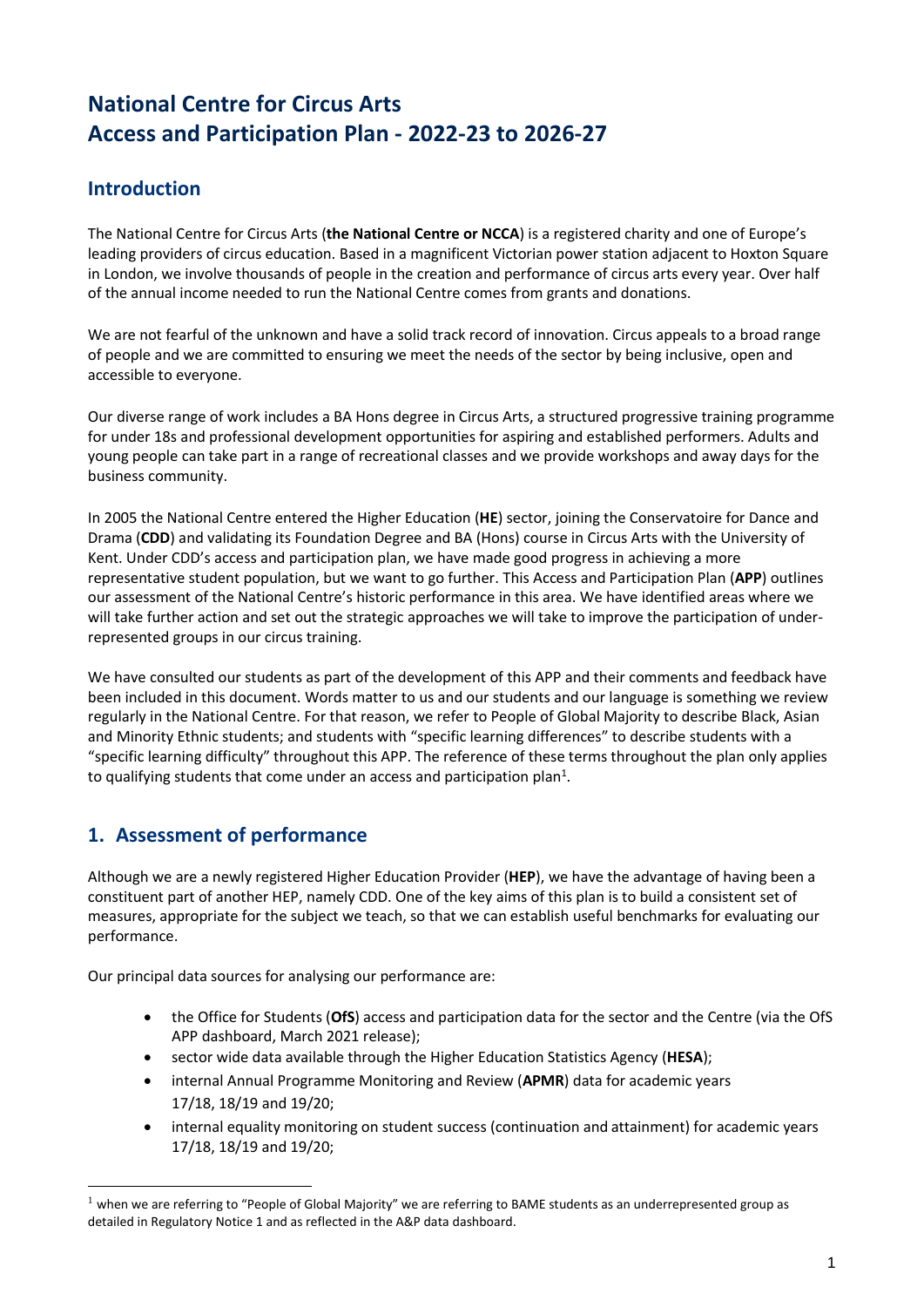- anecdotal internal data about graduate destinations for the cohort graduating in 2018, 2019 and 2020. As with other specialist arts institutions, the (former) Destination of Leavers in Higher Education survey has limitations for students working in a freelance capacity. We ourselves collect information about student destinations specifically in relation to professional employment in their areas of training;
- long-term trend analysis based on internal data for NCCA and OfS APP dashboard data for the sector which helps to visualise our journey. In order to comply with HESA's rounding methodology we have reduced the data included on the Y-axis to only include minimum and maximum values.

We are a small institution. In 2019 there were 19 graduates from the BA (Hons) Programme and 17 graduates from the Foundation degree.

Our performance data should be understood in that context: a difference of one student often leads to a 2 to 3 percentage point change. To smooth out the volatility caused by changes in one or two students, we have included a linear trend line in our analysis, which shows the underlying trend and direction of travel whilst recognising that individual data points will inevitably vary from this trend. This draws on internal data, because the OfS dashboard does not report the small numbers.

The small size of each cohort also means that in reporting performance we must be careful not to enable the inadvertent identification of individual students. In the presentation below we follow the approach adopted by HESA, which means that often we are unable to report actual numbers or percentages. We use five-year – or where available three-year - aggregates to enable us to present data on our specific gaps, bearing in mind the small number of students who sometimes make up these categories.

Whilst the National Centre has two separate undergraduate programmes, the one-year top-up BA (Hons) in Circus Arts follows on from the two-year Foundation Degree in Circus Arts. The assessment of our performance covers entry to our Foundation Degree as well as entry to our one-year top-up BA (Hons).

In the next section we focus on access, continuation, attainment and progression for each of the underrepresented groups:

- students from low participation neighbourhoods,
- students from deprived socio-economic backgrounds,
- student members of People of Global Majority (the category of People of Global Majority will be further disaggregated as part of the work planned in this APP see more detail under our Strategic Measure 5 on page 15),
- mature students,
- students with a disability or learning difference (this group will be further disaggregated as part of the work planned in this APP see more detail under our Strategic Measure 5 on page 15),
- care-leavers.

#### **1.1 Access**

The analysis that follows shows that the Centre has made steady progress in recruiting a diverse group of students. The Centre has increased participation by People of Global Majority, as well as mature entrants and has maintained good access for entrants with declared disabilities. Whilst the Centre is proud of the improvement made over the last 5 years in those areas, the analysis also shows a lack of progress in increasing participation to entrants from the areas with lowest participation and entrants with the highest level of deprivation.

#### Higher education participation, household income or socioeconomic status

The graphs, tables and commentary below set out the Centre's performance in recruiting students from deprived socio-economic backgrounds. We have assessed our performance by reference to the Index of Multiple Deprivation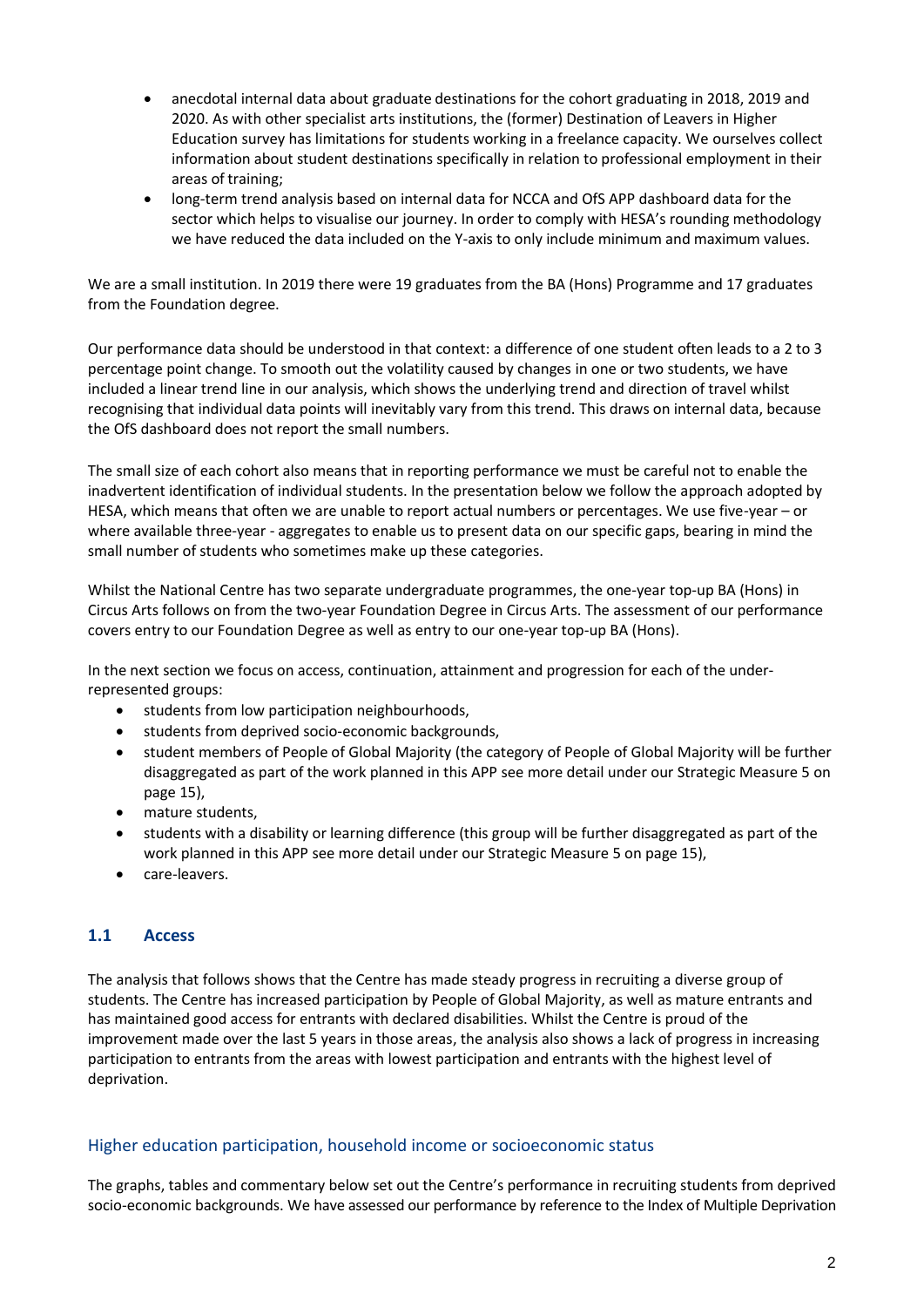(**IMD**) and the POLAR4 classification of Low higher education Participation Neighbourhoods (**LPNs**), which is often used as a proxy for the socio-economic status of entrants from those areas. We track reduction of the gaps in participation and success between students from different POLAR4 and IMD quintiles. To enhance our analysis, we have included students' household income to gain fuller evidence of our progress in achieving equality of opportunity across socio-economic groups.

### POLAR4 data

POLAR4 divides the UK in postcode areas and each is classified according to whether young people attend University. Postcodes are divided in 5 groups or quintiles. Quintile 1 includes postcodes with lowest level of participation. Quintile 5 the highest. When applied to London, from which we recruit a high proportion of our students, POLAR4 has limitations: a higher percentage of young people from London progress to university when compared to other regions. It is also not unusual for single postcodes to encompass some neighbourhoods with very high levels of participation, and some with very low levels of participation. These facts mean that there are proportionally fewer POLAR4 quintile 1 postcodes, exacerbating the scale of the gap.

The aggregate gap between POLAR Q5 and Q1 for all full-time undergraduate entrants to the HE sector in England is 18.3pp for the five years 2015/16 to 2019/20 and 18.1pp for the three years 2017/18 to 2019/20. The five-year aggregate gap between POLAR Q5 and Q1 for all full-time undergraduate entrants to the Centre is 25pp for the five years 2015/16 to 2019/20 and 35pp for the three years 2017/18 to 2019/20 (OfS APP dashboard).

Our analysis shows that the trend over time is for the gap to increase, so there is clearly a substantial amount of work to do to enable a greater proportion of people from low-participation neighbourhoods to study at the Centre.

Graph 1 shows that whilst there are significant variations between years, the trend (shown by the dashed linear trend line) is an increasing gap between POLAR4 Quintile 1 (students from postcodes with lowest higher education participation) and Quintile 5 (students from postcodes with highest higher education participation) over time. Graph 1 also shows that the gap between POLAR4 quintile 1 and quintile 5 has grown wider for NCCA than the gap for the Higher Education sector in England (which covers 247 registered HE providers) which has been declining.



Source: OfS APP dashboard for the HE sector gap and internal data for NCCA gap.

#### Index of Multiple Deprivation data (IMD)

The Index of Multiple deprivation is calculated from a set of measures which classifies areas in England (only) by their level of deprivation relative to the rest of England. It includes seven domains of deprivation: income, employment, education, health, crime, barriers to housing and services and living environment. Quintile 1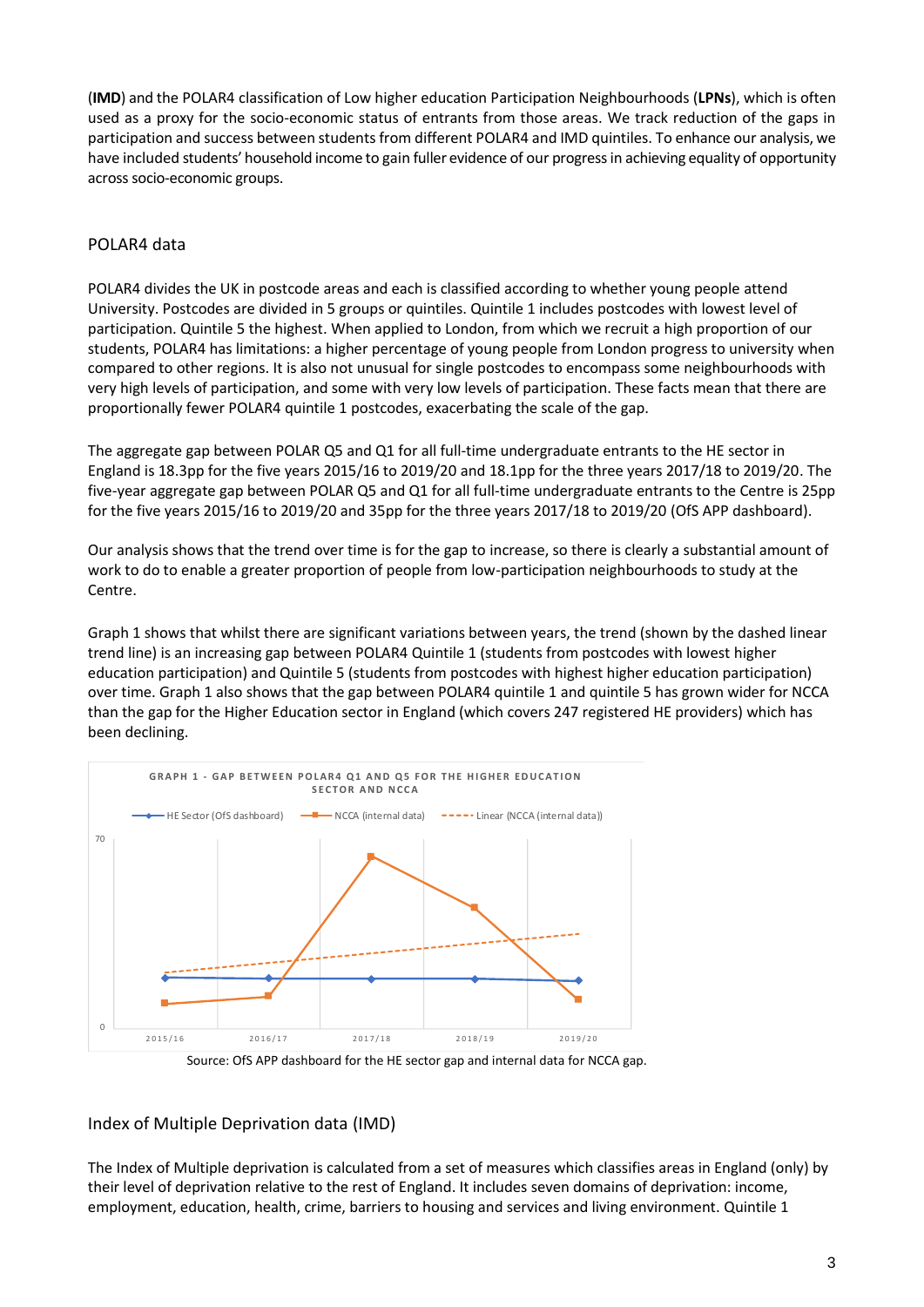represents the most disadvantaged population; Quintile 5 represents the least disadvantaged population. As a measure, it captures deprivation robustly including in London.

The aggregate gap between IMD2019 Q5 and Q1 for all full-time undergraduate entrants to the HE sector in England is 0.3pp for the five years 2015/16 to 2019/20 and -0.4pp for the three years 2017/18 to 2019/20. (OfS dashboard data). The aggregate gap between IMD2019 Q5 and Q1 for all full-time undergraduate entrants to the Centre is 13pp for the five years 2015/16 to 2019/20 and 16 pp for the three years 2017/18 to 2019/20 (OfS APP dashboard).

Graph 2 shows that whilst there are significant variations between years, the trend (shown by the dashed linear trend line) is an increasing gap between students with backgrounds from the most deprived and least deprived backgrounds. The gap at NCCA remains significantly bigger than the gap for the English HE sector as a whole.



Source: OfS APP dashboard for HE sector gap and internal data for NCCA gap

#### Household Income data

Of those students who declare their household income as part of their application to the Student Loans Company (**SLC**), slightly less than half come from low-income households (less than £25k) each year.

| Table 1: Proportion with household income less than 25k (of all students who declared household income |     |                         |     |                  |
|--------------------------------------------------------------------------------------------------------|-----|-------------------------|-----|------------------|
|                                                                                                        |     | 2017/18 2018/19 2019/20 |     |                  |
| % home UG students from low income background                                                          | 57% | 44%                     | 41% |                  |
|                                                                                                        |     |                         |     | Source: SLC data |

#### People of Global Majority students

Over the five-year period 2015/16 to 2019/20 in aggregate 30.9% of all full-time undergraduate entrants into HE were People of Global Majority. For the period 2017/18 to 2019/20 this was 31.6%. This compares with an aggregate 14% (for 2015/16 to 2019/20) and 15% (for 2017/18 to 2019/20) for the Centre. (OfS APP dashboard)

Our analysis shows that the trend over time is for the proportion of People of Global Majority to increase, but there is still clearly work to be done to enable a greater proportion of People of Global Majority to study at the National Centre.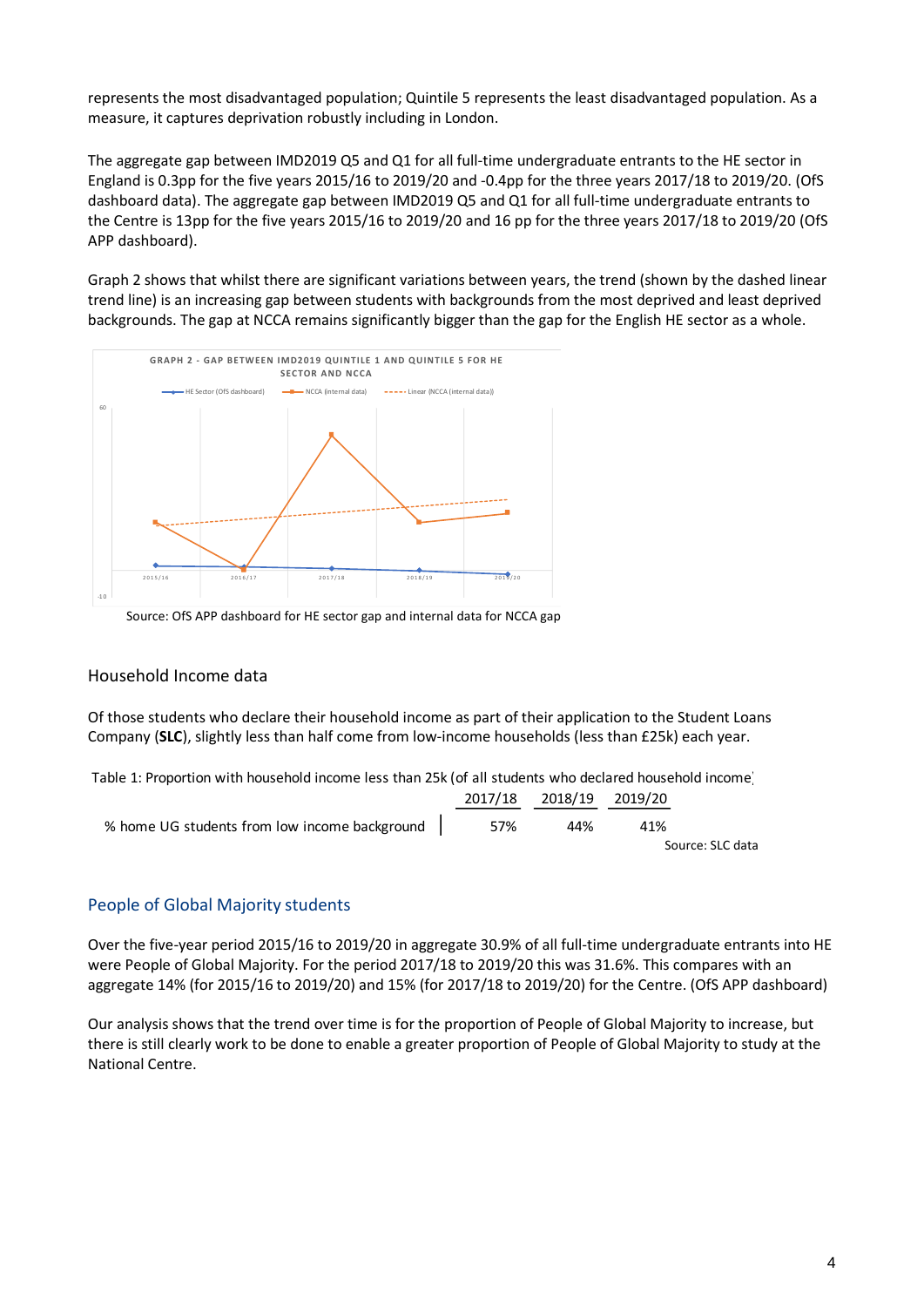

Source: OfS APP dashboard for HE sector and internal data for NCCA.

Graph 3 shows that the proportion of People of Global Majority entrants to NCCA has been on an improving trend.

Proportionally there are fewer People of Global Majority who study at the Centre compared to the overall HE sector and it is the Centre's ambition to continue to progress, to make the Centre more reflective of the wider society, and in line with its commitment to Equality, Diversity and Inclusion.

#### Mature students

Mature students are defined as students aged 21 and older. During the five-year period 2015/16 to 2019/20 in aggregate 28.5% of all full-time undergraduate entrants to the HE sector were mature. This was in aggregate 29.2% for the three-year period 2017/18 to 2019/20. For the Centre in aggregate 48% of full time undergraduate entrants were mature during the period 2015/16 to 2019/20 and this was 49% for the period 2017/18 to 2019/20. (OfS APP dashboard)

The National Centre has an excellent track record in admitting mature students.

#### Disabled students and students with a learning difference

During the five-year period 2015/16 to 2019/20 in aggregate 14.8% of all full-time undergraduate entrants to English HEs had declared a disability (OfS APP dashboard). This was in aggregate 15.7% when measured over the three-year period 2017/18 to 2019/20. Over the same five-year period in aggregate 37% of the National Centre's full time undergraduate entrants had declared a disability and measured over the recent three-year period (2017/18 to 2019/20) this was also in aggregate 32% for the Centre (OfS APP dashboard).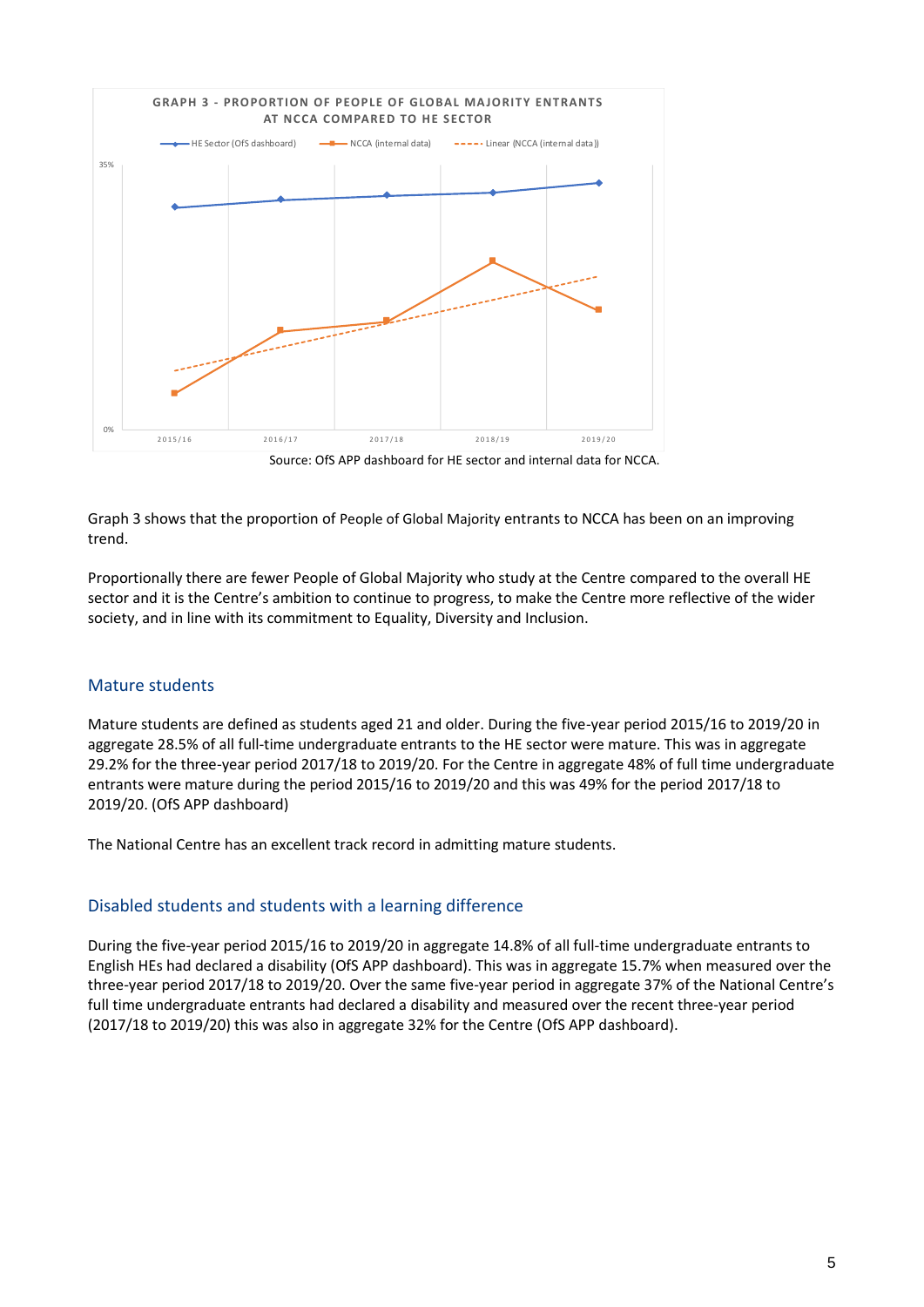

Source: OfS APP dashboard for the HE sector and internal data for NCCA.

Graph 4 shows that the proportion of students at the National Centre with a known disability has been consistently been above the HE sector.

#### Care leavers

The Centre has not had any students who fall within the specific definition of care leaver within its undergraduate student population in the past five years.

Young people who access our programme and our feeder activities have a high level of regular home support, which is a common issue across the performing arts sector. The barrier for care leavers is in accessing regular training and skills development.

#### Intersections of disadvantage

Our focus up to now has been on delivering activity and monitoring gaps in achievement for the core groups. As part of this plan we will improve our data monitoring so that we can look in more detail at intersections of disadvantage. Because the National Centre only has a small number of students, the effect of any intersections will be magnified by the performance of one or two students.

#### **1.2 Success - Continuation**

Our internal APMR data for academic years 2017/18; 2018/19 and 2019/20 shows that a negligible proportion (too small to report either as an absolute number or as a percentage) do not continue to the next year of study in line with expectations.

We have taken a detailed look at the characteristics of those students who withdrew, did not progress or repeated a year over the last 3 academic years – the number was very small. We found that only a small proportion of this very small number had characteristics which were indicative of disadvantage within the HE sector (such as mental health disability or People of Global Majority).

As part of our performance assessment we reviewed each case individually and established that the Centre had provided extensive support to those students, many of whom were struggling with personal and family challenges.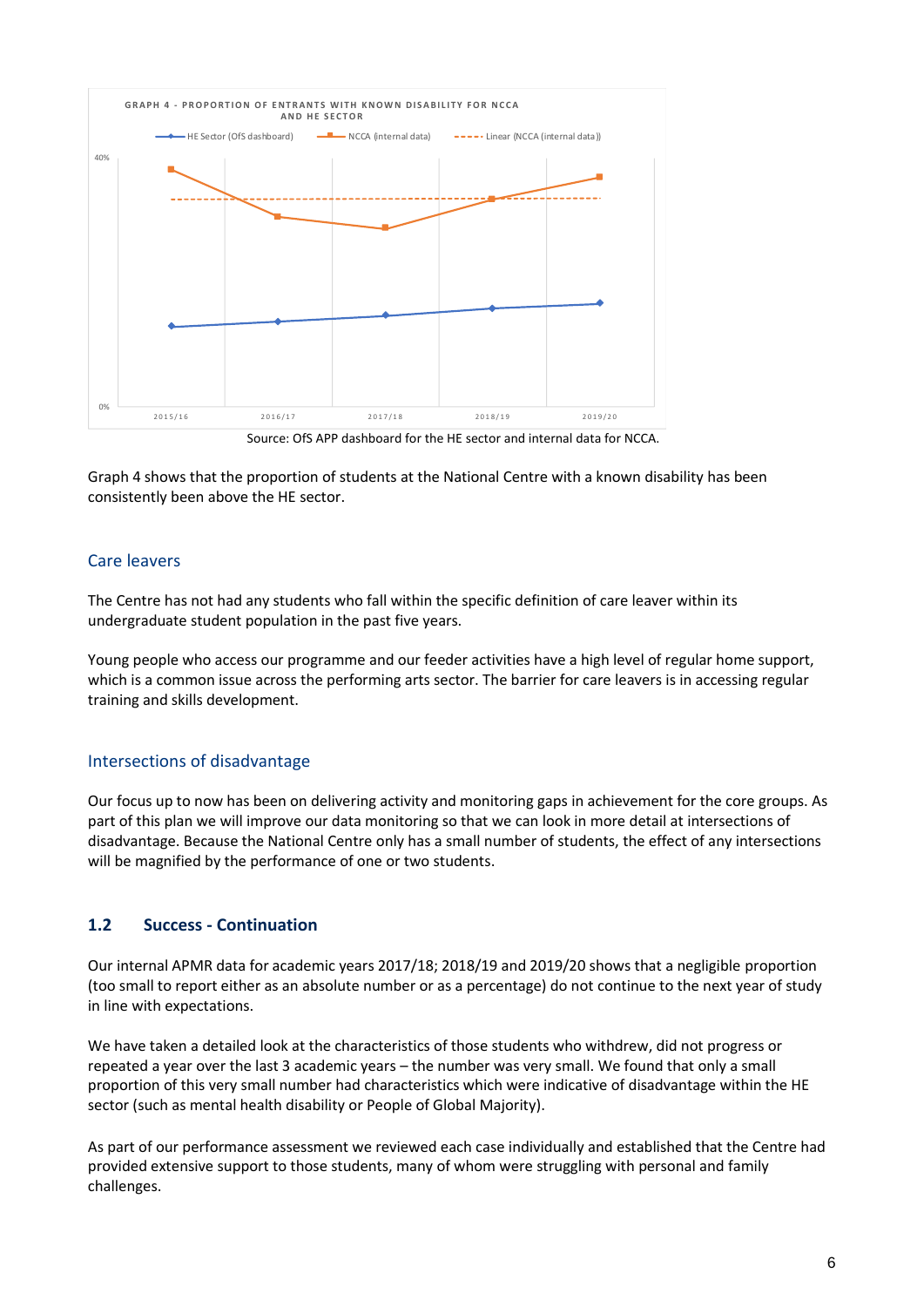We will be improving our data gathering and analysis over the time of this plan and continue to ensure each individual student has the support they need to progress and succeed.

#### Low participation neighbourhoods

During the three-year period 2016/17 to 2018/19 in aggregate the gap in continuation between POLAR4 Q1 and POLAR4 Q5 for entrants in English HEs was 4.8pp (OfS APP dashboard).

The small number of students at the National Centre means that we cannot report the gap analysis at NCCA.

Our detailed analysis showed that there was no obvious continuation gap for entrants from low participation neighbourhoods.

#### Low socio-economic status

During the three-year period 2016/17 to 2018/19 in aggregate the gap in continuation between IMD Q1 and IMD Q5 for entrants in English HEs was 7.8pp (OfS APP dashboard).

The small number of students at the National Centre means that we cannot report the gap analysis at NCCA.

Our detailed analysis showed that there was no obvious continuation gap for entrants from low socio-economic status backgrounds.

#### People of Global Majority

During the three-year period 2016/17 to 2018/19 in aggregate the gap in continuation between People of Global Majority Students and white entrants was 3.2pp (OfS APP dashboard).

The small number of students at the National Centre means that we cannot report the gap analysis at NCCA.

Our detailed analysis showed that there was no obvious continuation gap for entrants from People of Global Majority.

#### Mature Students

During the three-year period 2016/17 to 2018/19 in aggregate the gap in continuation between young and mature entrant in English HEs was 7.8pp (OfS APP dashboard).

The small number of students at the National Centre means that we cannot report the gap analysis at NCCA.

Our detailed analysis showed that there was no obvious continuation gap for mature entrants.

#### Students with Disabilities

During the three-year period 2016/17 to 2018/19 in aggregate the gap in continuation between entrants in English HEs who had declared a disability and those who had not was 0.8pp (OfS APP dashboard).

For the National Centre the gap was 10pp for the three-year period 2016/17 to 2018/19.

Our detailed analysis did not shed enough light on the reasons for this gap and so as part of this plan we will look to carry out a more in-depth analysis into this continuation gap.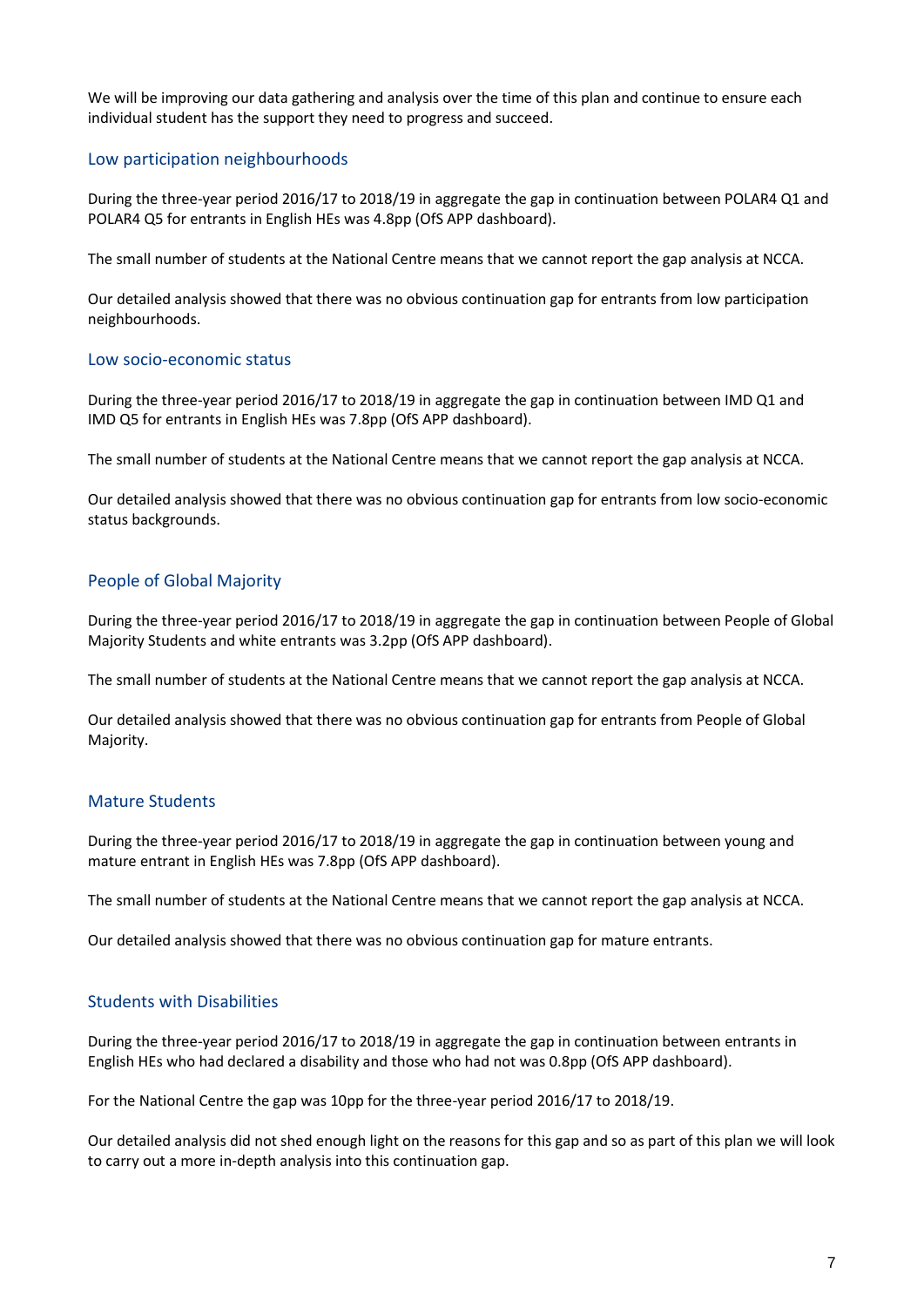#### Care leavers

The National Centre has not had any students who fall within the specific definition of care leaver within its undergraduate student population in the past five years.

#### **1.3 Success - Attainment**

The range of outcomes awarded at BA (Hons) level ranges from a First to a Second Class (Lower). We have taken a detailed look at the student characteristic of those students who achieved an outstanding outcome (First) and a Lower Second (we looked at the data from academic years 17/18, 18/19 and 19/20 for People of Global Majority and students with disability or learning differences; data for low participation background and deprivation was limited to 19/20).

#### Low participation neighbourhoods

During the three-year period 2017/18 to 2019/20 in aggregate the gap in attainment between POLAR4 Q1 and POLAR4 Q5 for students qualifying with an honours level qualification in English HEs was 9.3pp (OfS APP dashboard).

The small number of students at the National Centre means that we cannot report the gap analysis at NCCA.

Our detailed analysis showed that there was no obvious attainment gap for qualifying students from low participation neighbourhoods.

#### Deprivation

During the three-year period 2017/18 to 2019/20 in aggregate the gap in attainment between IMD Q1 and IMD Q5 for students qualifying with an honours level qualification in English HEs was 16.8pp (OfS APP dashboard).

The small number of students at the National Centre means that we cannot report the gap analysis at NCCA.

Our detailed analysis showed that there was no obvious attainment gap for qualifying students from deprived backgrounds.

#### People of Global Majority

During the three-year period 2017/18 to 2019/20 in aggregate the gap in attainment between People of Global majority Students and white students qualifying with an honours level qualification was 12.1pp (OfS APP dashboard).

The small number of students at the Centre means that we cannot report the gap analysis at NCCA.

Our analysis showed that whilst People of Global Majority are not represented in the high attainment group of Firsts and overrepresented in the Lower Second group, the numbers are too small to make robust generalisations.

#### Mature Students

During the three-year period 2017/18 to 2019/20 in aggregate the gap in attainment between young and mature students qualifying with an honours level qualification in English HEs was 10pp (OfS APP dashboard).

The small number of students at the National Centre means that we cannot report the gap analysis at NCCA.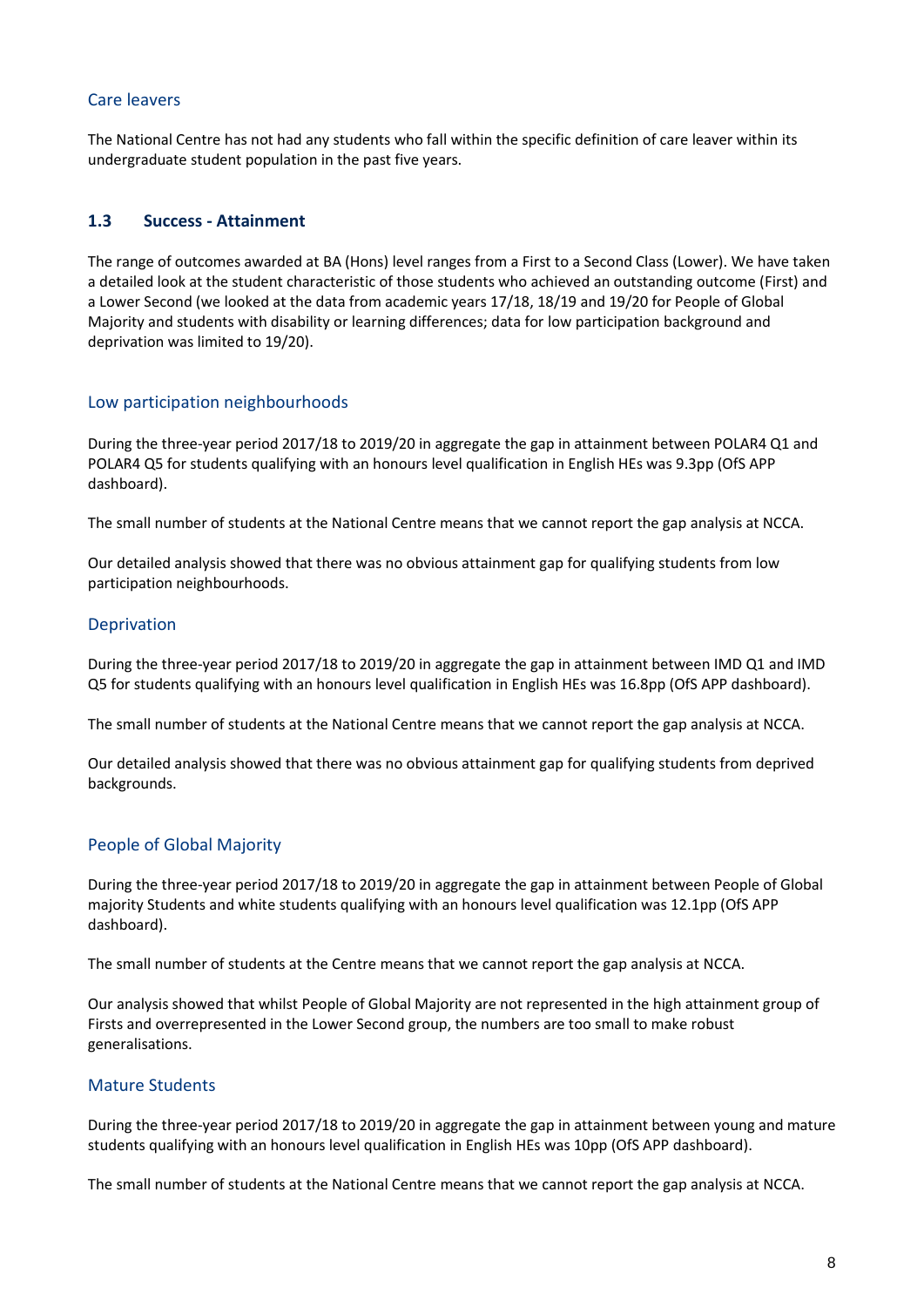#### Students with Disabilities and Learning Differences

During the three-year period 2017/18 to 2019/20 in aggregate the gap in attainment between students qualifying with an honours level qualification who had declared a disability and those who had not was 2pp (OfS APP dashboard).

The small number of students at the National Centre means that we cannot report the gap analysis at NCCA.

Our detailed analysis showed that there was no obvious attainment gap for students with disabilities or learning differences.

#### Care leavers

The National Centre has not had any students who fall within the specific definition of care leaver within its undergraduate student population in the past five years.

#### **1.4 Progression to employment and further study**

Table 2 shows the progression rates across the English HE sector by characteristic. It shows that a number of significant gaps remain in progression for qualifying students with certain characteristics (POLAR4 quintile 1; IMD quintile 1, People of Global Majority and students with reported disability).

The table also shows that the National Centre does better than the HE sector in terms of progression to employment and further study of qualifying students with a disability or learning difference, as well as for mature students.

Table 2: Shows the gap in progression of qualifying students by characteristic for the HE sector and for NCCA

|                                                       |                  | 5 year aggregated gap<br>(2012/13 to 2016/17) |
|-------------------------------------------------------|------------------|-----------------------------------------------|
|                                                       | <b>HE Sector</b> | <b>NCCA</b>                                   |
|                                                       |                  |                                               |
| Between POLAR 4 quintile 5 and quintile 1             | 6.8              | <b>DP</b>                                     |
| Between IMD quintile 5 and quintile 1                 | 8.3              | <b>DP</b>                                     |
| Between People of Global majority and White           | 4.4              | DP                                            |
| Between Young and Mature                              | $-5.4$           | -5                                            |
| Between No disbility reported and Disability reported | 1.4              | -10                                           |
|                                                       |                  |                                               |

DP: The data is not reportable due to suppression for data protection reasons

Source: OfS APP dashboard data

We plan to systematically collect graduate outcomes data over the period of this plan. We anticipate our first systematic analysis to be included in our 26/27 APP (this takes into account that we are dealing will small numbers and will need to analyse the data using a 5 year aggregate). This will also address some limitations to sector wide graduate outcomes surveys – specifically incomplete data and potentially inaccurate data on selfemployment, which is one of the most important employment routes for our graduates.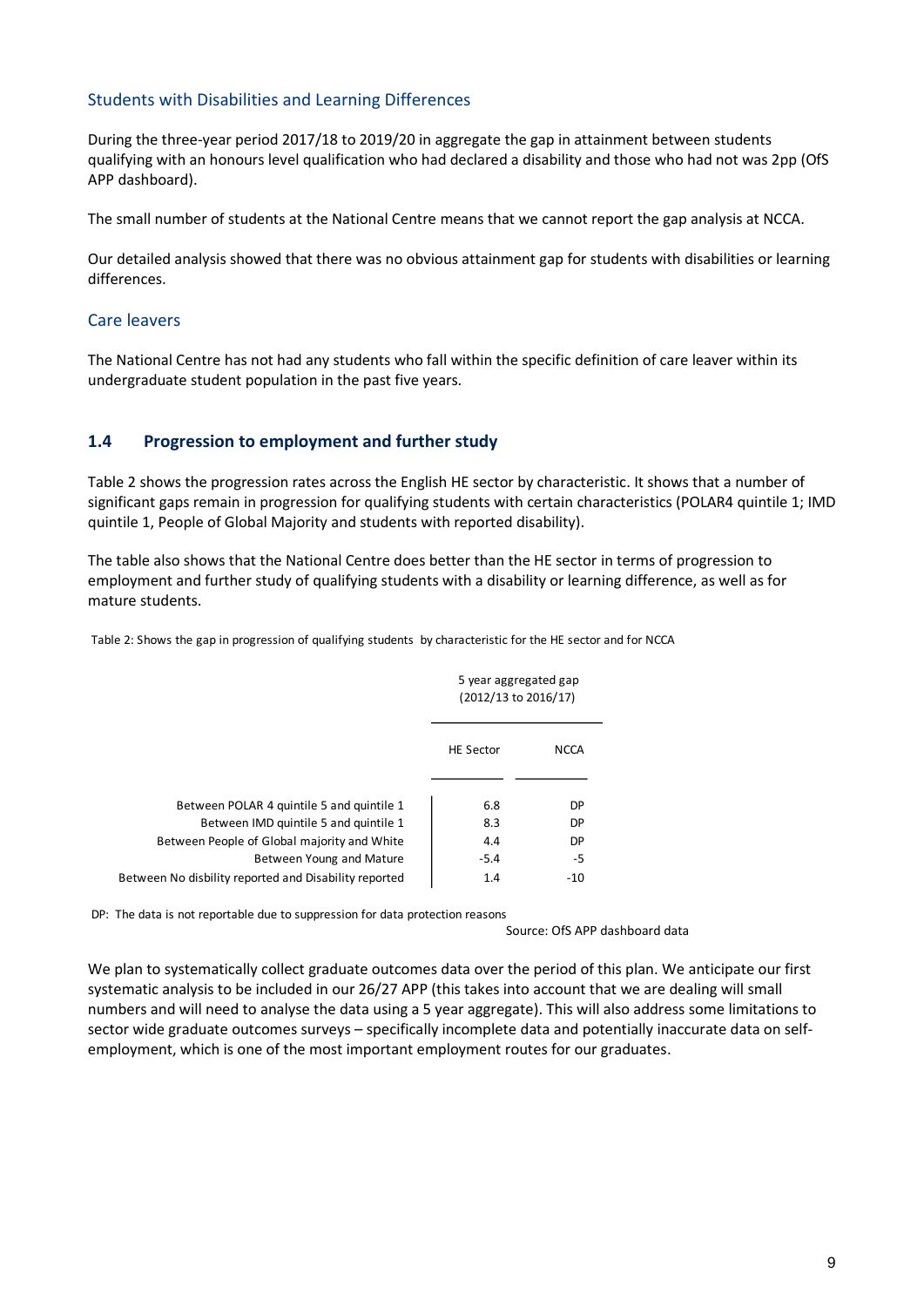# **2. Strategic aims and objectives**

The National Centre's overall strategic aims are to:

- support circus as it matures and is ever more widely recognised as a dynamic, relevant and important part of the arts and cultural life of the UK;
- deliver excellent circus arts training to support the development of the next generation of world-class circus artists;
- support and collaborate with circus artists and companies throughout their careers to embed professional standards in teaching, facilities and the creation and presentation of circus to reach new audiences and participants with relevant, challenging and engaging work;
- grow the National Centre's reach and relevance through the development of revenue generating activities that can support our core education and artists support activity.

In terms of widening access and success, NCCA plans to:

- get better at tackling micro-aggressions to make sure all our staff, students, partners and stakeholders feel comfortable and able to work and create in the very best way possible;
- make sure there are spaces available for discussion and debate around issues of current concern, not least how we can support the management of mental health within our community, and while we may not be the expert in the field, we will engage with others to help us to ask the right questions and take action to disrupt and change to be a truly diverse and open organisation.

#### **2.1 Aims and objectives**

The National Centre is committed to a whole of life-cycle approach to access, success and progression.

Based on our performance assessment, we consider that the most significant identified gaps relate to access, and in particular to access from students from low participation neighbourhoods; from deprived neighbourhoods; and by People of Global Majority.

We recognise also that care leavers are under-represented in our student body. Whilst we are not suggesting specific targets for this group, we will include activities in our strategic measures which relate to these groups.

At continuation and success stages, we will investigate the continuation gap between students with a known disability or learning difference and those students without a known disability or learning difference.

At the progression stage, we do not consider that there are gaps which we should prioritise.

We will continue to maintain our work for under-represented groups at continuation and success and progression stages to ensure gaps do not appear in the future.

| Group                               | Life-cycle stage | Aim                                                                                                   |
|-------------------------------------|------------------|-------------------------------------------------------------------------------------------------------|
| Low Participation<br>Neighbourhoods | Access           | Reduce the participation gap for full-time undergraduate<br>entrants between POLAR4 quintiles 1 and 5 |
| Deprived<br>Neighbourhoods          | Access           | Reduce the participation gap for full-time undergraduate<br>entrants between IMD quintiles 1 and 5    |
| People of Global<br>Majority        | Access           | Grow the People of Global Majority entrant population                                                 |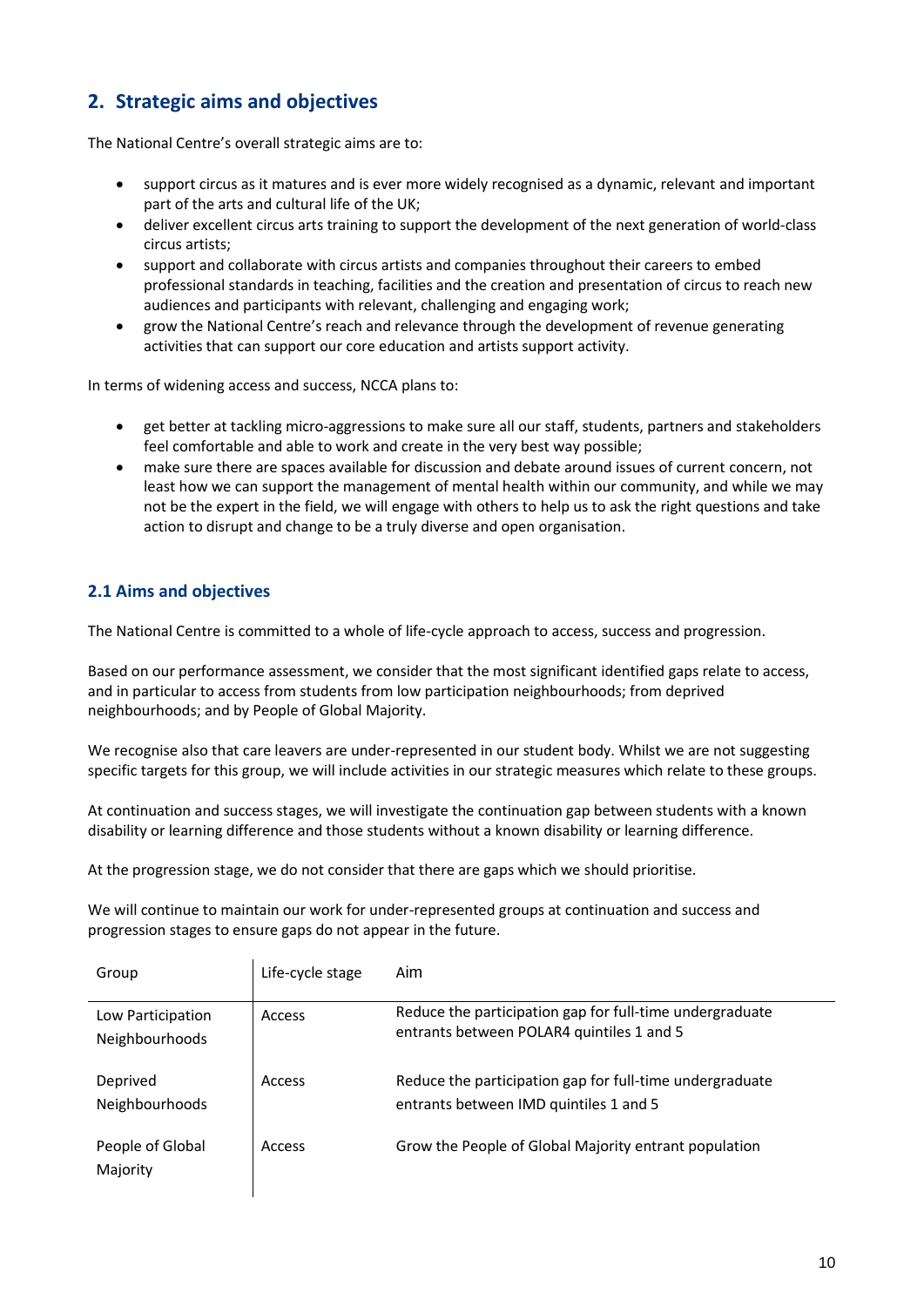#### **2.2 Target Groups**

#### A critical note on target setting

The national performance measures set by the OfS focus on the closing of gaps between the most and least disadvantaged and over and under-represented groups of students. We recognise this approach as the most effective way of supporting sector-wide change.

Because of the small number of students concerned and to prevent erratic data fluctuations as a result of the small size of the Centre, we will reviewing progress using both in year performance as well as 3-year aggregates.

#### Targets for the plan period

| <b>Target</b> | Gap to address                                                                                                                 | Target for the plan period                                                                                                                    |
|---------------|--------------------------------------------------------------------------------------------------------------------------------|-----------------------------------------------------------------------------------------------------------------------------------------------|
|               | The 3-year aggregate (2017/18 to 2019/20)<br>participation gap between POLAR4 quintiles<br>1 and 5 is 35pp                     | Reduce the 3-year aggregate participation gap for<br>full-time undergraduate entrants between<br>POLAR4 quintiles 1 and 5 to 22pp by 2026/27. |
|               | The 3-year aggregate (2017/18 to 2019/20)<br>participation gap between IMD quintiles 1<br>and $5$ is 16pp.                     | Reduce the 3-year aggregate participation gap for<br>full-time undergraduate entrants between IMD<br>quintiles 1 and 5 to 11.3pp by 2026/27.  |
| 3             | The 3-year aggregate (2017/18 to 2019/20)<br>proportion of People of Global Majority<br>entrants in the National Centre is 15% | Increase the 3-year aggregate overall People of<br>Global Majority full -time undergraduate entrant<br>population to 29% by 2026/27.          |

#### **3. Strategic measures**

#### **3.1 Whole provider strategic approach**

#### Overview

Following a strategic review of our entire operations in 2019/20 we re-articulated our work into three distinct strands. The developing the performers of tomorrow strand encompasses all of the work we do in the education sphere from early years, through the London Youth Circus and Centre of Advanced Training, Outreach and into the Higher Education programme. As part of the strategic review, we developed a new operating model to support our activities and brought together the whole journey of the circus artist – from youth circus to professionals in training – in one directorate. Under our new operational model, the Participation and Outreach team is now solely focused on our access and participating activities and delivering truly exciting engagement activity. Recreational circus activity, a revenue generating activity, now sits under our commercial directorate.

The high-level institutional theory of change which underpins this plan draws on the OfS "Using standard of evidence to evaluate the impact of outreach" and is based on the evaluation framework developed by NERUPI adapted for the nature of arts performance training by CDD. It is also based on Kirkpatrick's model<sup>2</sup> and recent research in partnership working<sup>3</sup>, the Access HE report which focuses on targeting learners of colour<sup>4</sup>. We will continue to refine and develop our approach and theory of change by evaluating our activities through our

<sup>&</sup>lt;sup>2</sup> Kirkpatrick, D., & Kirkpatrick, J. (2007). Implementing the four levels: A practical guide for effective evaluation of training programs. Oakland, CA: Berrett-Koehler

<sup>&</sup>lt;sup>3</sup> [https://www.jstor.org/stable/j.ctt1t891n1.18?seq=1#metadata\\_info\\_tab\\_contents](https://www.jstor.org/stable/j.ctt1t891n1.18?seq=1#metadata_info_tab_contents)

<sup>4</sup> <https://www.accesshe.ac.uk/yYdIx0u7/The-more-colours-you-add-AccessHE-Creative-report.pdf>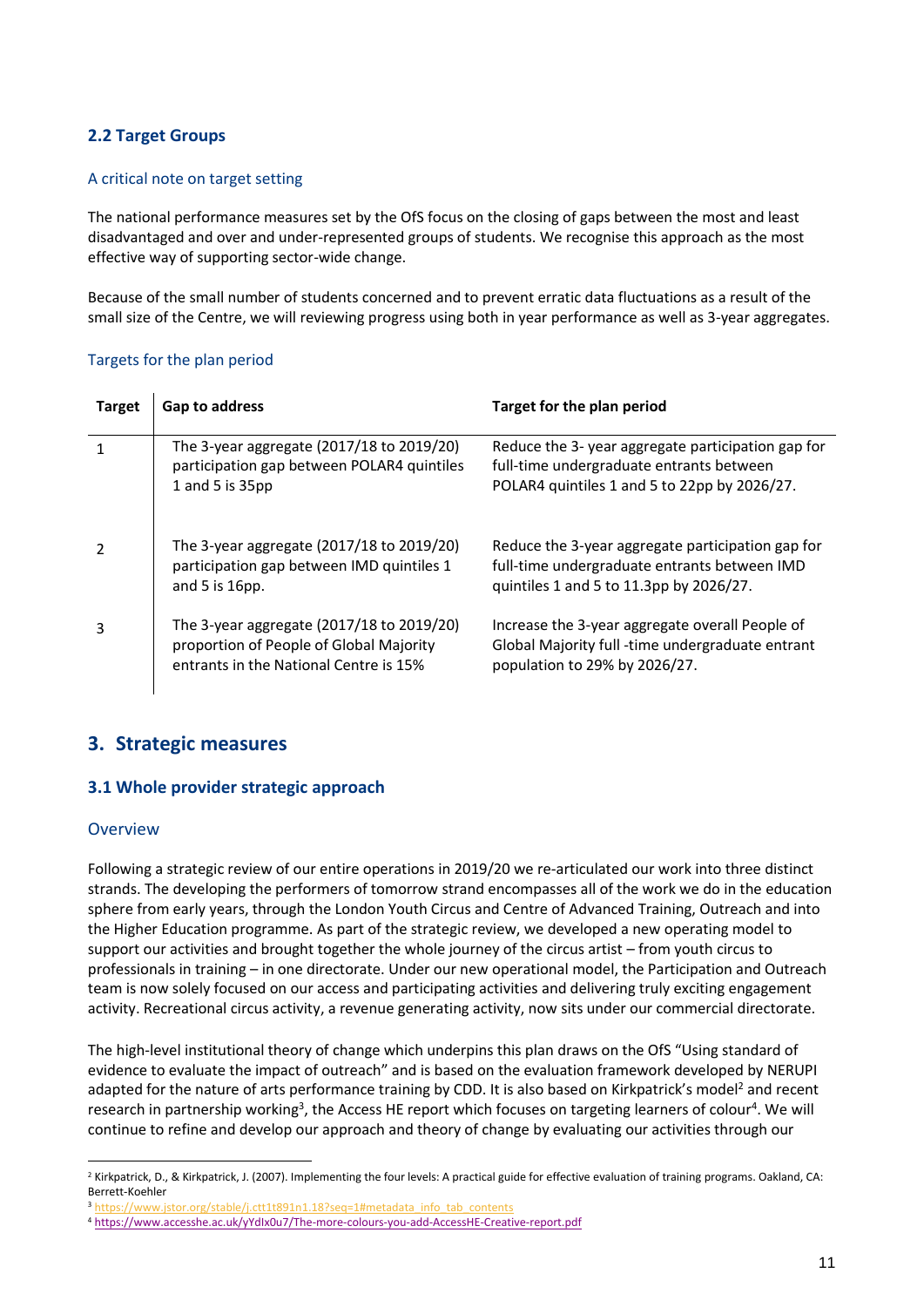annual evaluation of specific interventions such as the CAT scheme and London Youth Circus and by engaging with scholarly research about widening participation and lifelong learning so that we find better ways to support our applicants and students and widen our reach.

|                            |                                                                  |                                                                                                                                                                           | Theory of Change                                                                                                                                                                                    |                                                                                                                                                   |
|----------------------------|------------------------------------------------------------------|---------------------------------------------------------------------------------------------------------------------------------------------------------------------------|-----------------------------------------------------------------------------------------------------------------------------------------------------------------------------------------------------|---------------------------------------------------------------------------------------------------------------------------------------------------|
|                            |                                                                  | Inputs                                                                                                                                                                    | <b>Change Factor</b>                                                                                                                                                                                | Impact                                                                                                                                            |
|                            | <b>Strategy and</b><br>Leadership                                | Excellent strategy and leadership at<br>Centre, sub-sector and sector level;<br>and effective stakeholder<br>engagement                                                   | Institutional practices and outputs are<br>coherent and aligned to mission; staff<br>supported and developed; active<br>performance monitoring is in place                                          | Increased performance outcomes across<br>Access, Success and Progression; Increased<br>practice standards and capable institution                 |
| Key Institutional Enablers | <b>Enhancing data</b><br>capability                              | Enhanced understanding and<br>application of a range of data to<br>track, monitor and evaluate<br>performance across the student<br>lifecycle                             | Increasingly evidence-led and data-driven<br>practices, continuous improvement                                                                                                                      | Increased performance outcomes across<br>Access, Success and Progression; Increased<br>practice standards and capable institution                 |
|                            | <b>Student</b><br><b>Engagement</b>                              | Student-led and informed practices at the<br>Collaborating with students<br>Centre; students are more engaged                                                             |                                                                                                                                                                                                     | Better student outcomes (success,<br>engagement, NSS &TEF), Collaborative<br>community of practice                                                |
|                            | <b>Early Engagement</b><br>in Circus                             | Provision of a range of (early)<br>experiences in circus; (early and<br>ongoing) Skills development in<br>circus                                                          | Stimulates confidence, awareness, interest<br>and passion in circus. Students more likely<br>to consider and apply to HE                                                                            | Students are equipped with ability (skills and<br>experience) to progress to HE and excel in<br>circus. Students successfully apply and enrol     |
| Access strategies          | Partnerships,<br><b>Collaboration</b>                            | Improves activity reach and effectiveness;<br>Partnerships and collaboration with<br>increase teacher and key influencer<br>schools and other organisations<br>engagement |                                                                                                                                                                                                     | Target groups more aware and likely to apply<br>to HE; influence on school curriculum                                                             |
|                            | <b>Supporting Access</b><br>and Admission                        | Provision of a range of access<br>pathways into circus, including<br>support with admissions, audition<br>and interview process                                           | Enables target students to successfully<br>participate in access programmes and<br>auditions/interviews for HE                                                                                      | Target students are offered places and enrol<br>in specialist HE                                                                                  |
| <b>Outcomes strategies</b> | <b>Diversity and</b><br><b>Relevance in</b><br><b>Curriculum</b> | Increasing diversity of the Centre's<br>Offer and curriculum in circus;<br>Delivery of highly experiential,<br>inclusive and industry linked<br>curriculum                | A Broader, inclusive range of opportunities<br>appeals to more diverse student groups,<br>inclusive curriculum supports ongoing<br>success and participation of all students<br>and into employment | High proportion of student Continuation,<br>Attainment and Graduate-level progression<br>with comparable rates across cohort and<br>target groups |
|                            | <b>Excellence in</b><br><b>Student Support</b>                   | Provision of excellent and timely<br>student support, that responds to<br>student needs in their study and<br>career context                                              | Students are more likely to be retained,<br>engage and achieve higher degree and<br>satisfaction outcomes; students more<br>likely to enter employment                                              | High proportion of student Continuation,<br>Attainment and Graduate-level progression<br>with comparable rates across cohort and<br>target groups |

## Alignment with other strategies

#### Learning and Teaching

Our commitment to diversity and inclusion is also reflected in our Learning and Teaching action plan. This is made up of four strands:

- 1. Learning and Student Diversity To embed and deliver excellence in Learning within a diverse student body through
	- nurturing and developing a diverse student body of exceptional calibre through a student centred approach to assessment, progression and success, and inclusive methods of learning and assessment
	- delivering a responsive and evolving curriculum that meets the diversity need of student talent
	- fostering and embedding research into pedagogy, particularly within somatics and embodied learning, and to explore and develop best practice in performance-based assessment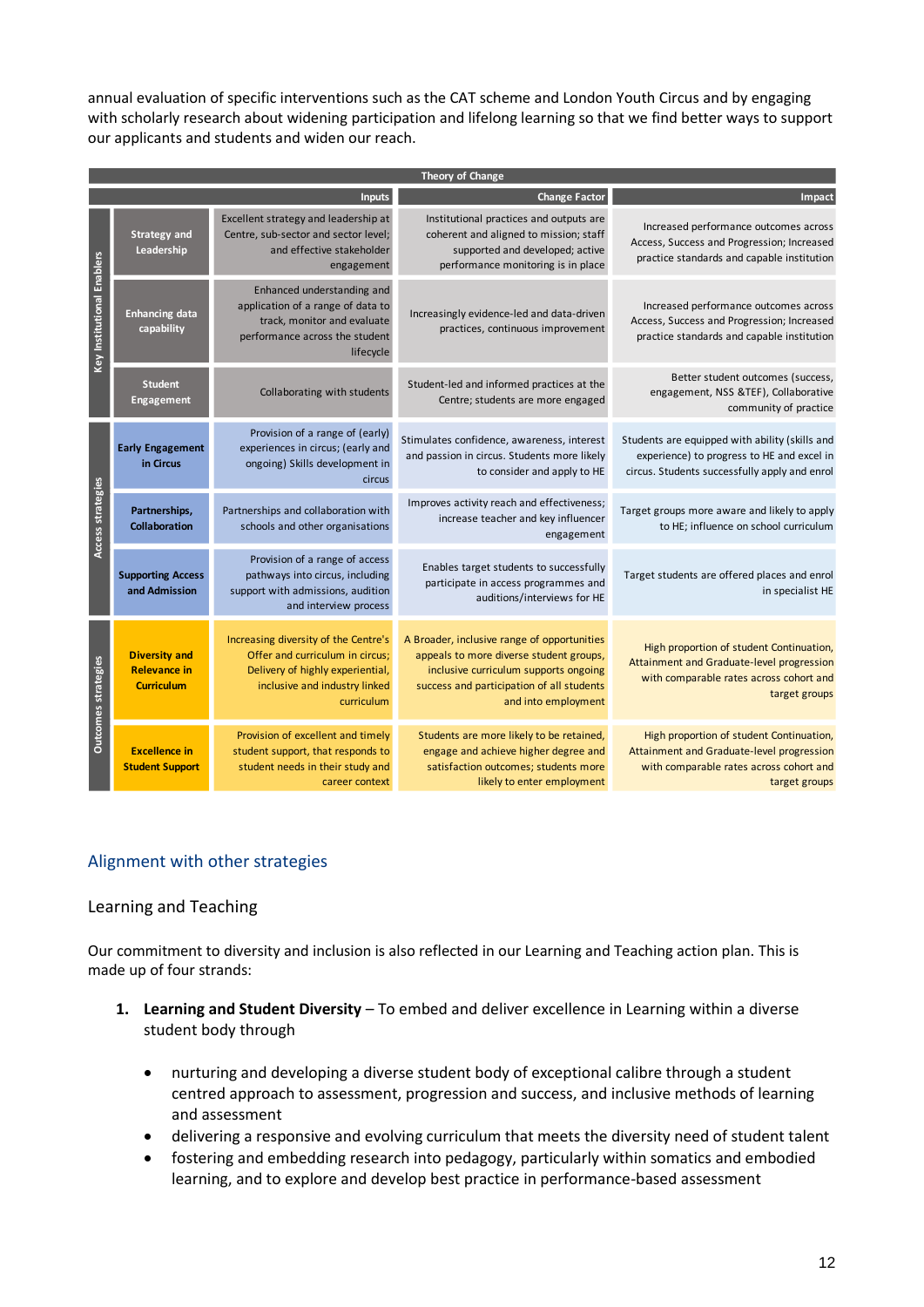- **2. Industry – Employable graduates**  To produce exceptional artists and performing arts professionals who are equipped to become leading practitioners in the arts
- **3. Communities of Learning**  To create and support communities and partnerships of learning across and beyond the National Centre
- **4. Digital Technologies**  To drive forward the digital development of the National Centre in support of learning and teaching

#### Equality and Diversity

We have an action-focused approach to Equality, Diversity and Inclusion: in a small institution this enables us to communicate values through behaviours, which we believe to be more effective than words alone. An EDI Committee, co-chaired by the chair of our governing body, and engaging both staff and students, provides a focus for action and for monitoring implementation of our EDI Action Plan. Our EDI plan is supported by a number of specific policies:

- Equality, Diversity & Inclusion Statement
- Dignity at Work Policy
- Disability & Reasonable Adjustments Policy
- Flexible Working Policy
- Codes of Conduct for service users

Our EDI Action Plan has a range of activities focused on:

- Staff and student recruitment practices
- A comprehensive programme of training in EDI issues
- Composition of our Board of Trustees
- Integration of EDI into governance and management activities
- Listening to users and communicating better our EDI actions
- Developing approaches to inclusive teaching
- De-centring the curriculum
- Delivery of programmes targeted at neurodiverse young people
- Financial support for youth programmes targeted using measures of socio-economic deprivation, low HE participation and People of Global Majority
- Partnerships with local primary and secondary schools engaging with underrepresented learners, addressing socio-economic deprivation and participation from People of Global Majority
- Development of youth activities aimed at under-represented groups
- Better gathering of EDI data on participants in public and outreach activities
- Partnership with other organisations to create a graduate circus company, the majority of whose members are People of Global Majority
- Evaluating our brand and how we represent ourselves via, for example, the images we use in marketing materials, in particular our website

The APP is aligned with our approach to EDI.

For example, our EDI actions include two specific measures which match our APP target groups: the financial support for youth programmes and the partnerships with local schools.

Other examples of actions currently being undertaken by members of the EDI committee include the development of a set of stories about how people got into circus, which will help with inclusion across the student body including the target groups in the APP; and considering how NCCA marks global and national events and days of commemoration, which may be of particular significance to under-represented groups targeted by the APP.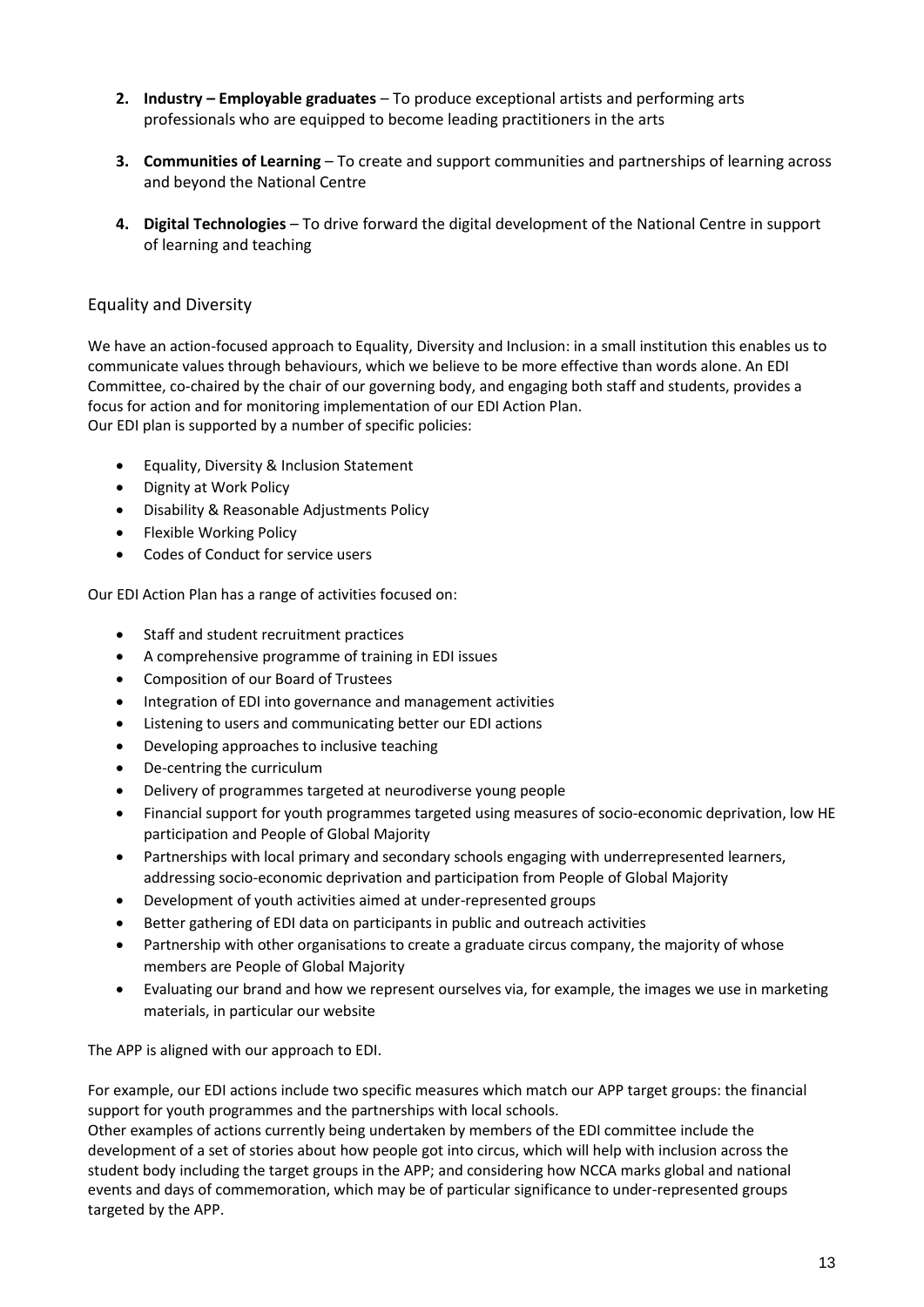The draft APP was presented to, and discussed by, the EDI committee before it was signed off by the Board: this ensured that the APP reflected the priorities which EDI committee members saw for NCCA's work.

Through our leadership role in FEDEC, the European Federation of Professional Circus Schools, our values of diversity and inclusivity also have international reach.

#### Strategic Measures

#### 1. Embed our new operational model

This strategic measure will help us to achieve all our targets.

Now integrated in the Directorate of Professional Development, the Participation and Outreach team will continue to develop a programme of engagement and outreach activities across the whole circus artist's journey. We will embed collaborative and holistic ways of working across our professional development activities and create new management and governance structures to support these activities.

One of the groups we will be developing as part of this APP is the Inclusivity, Diversity and Equality group. This group focuses on access, participation and attainment and will play a key role in monitoring and supporting our progress.

#### 2. Sustain our pathways to HE

This strategic measure will help us to achieve all our targets and also to support access by care leavers.

We will continue to invest in our programme of long-term measures to ensure progression to Circus training. Our programme of activities encompasses are our National Youth Circus Events, our summer schools, our London Youth Circus, our Centre for Advanced Training and our HE assist programme.

Our National Youth Circus Event is an annual residential weekend of workshops and performances for approximately 90 11-16 year olds and their practitioners from across the UK. The event is accessed by youth participants and attendance by people from areas of low HE participation, from areas of high levels of multiple deprivation and from People of Global Majority background is prioritised. The event provides a crucial pathway to our Centre for Advanced Training (**CAT**) scheme and HE programmes. The event also provides an opportunity for practitioners to build partnerships and gain information and resources to support their work in their own circus schools. Starting in 22/23, we will work with practitioners to explore how we can overcome barriers to access faced by care leavers as well as support their success and progression. Also starting in 22/23, we will systematically collect details on care leavers as part of our access activities. As we learn we commit to putting in place any support measures to improve access for care leavers we identify.

Our annual summer school provides another opportunity for people to engage intensely with circus training. Our summer school provides a weeklong programme of workshops to approximately 40 participants and results in participants sharing their work. It provides for another stepping-stone in the journey to HE participation.

The **London Youth Circus** (LYC) provides regular progressive and focused training to young people aged 11-21 years who are interested in taking their circus skills further. This is a paid for programme of training deliver at the NCCA. We have identified a number of people who have subsequent to attending the LYC joined our CAT programme.

The CAT scheme provides young people aged 10-18 years with accessible and inspirational performing and circus arts training. Through their regular discipline and supporting class and intensive masterclass sessions CAT students develop their passion for and progress their technical skills in performing and circus arts. Through the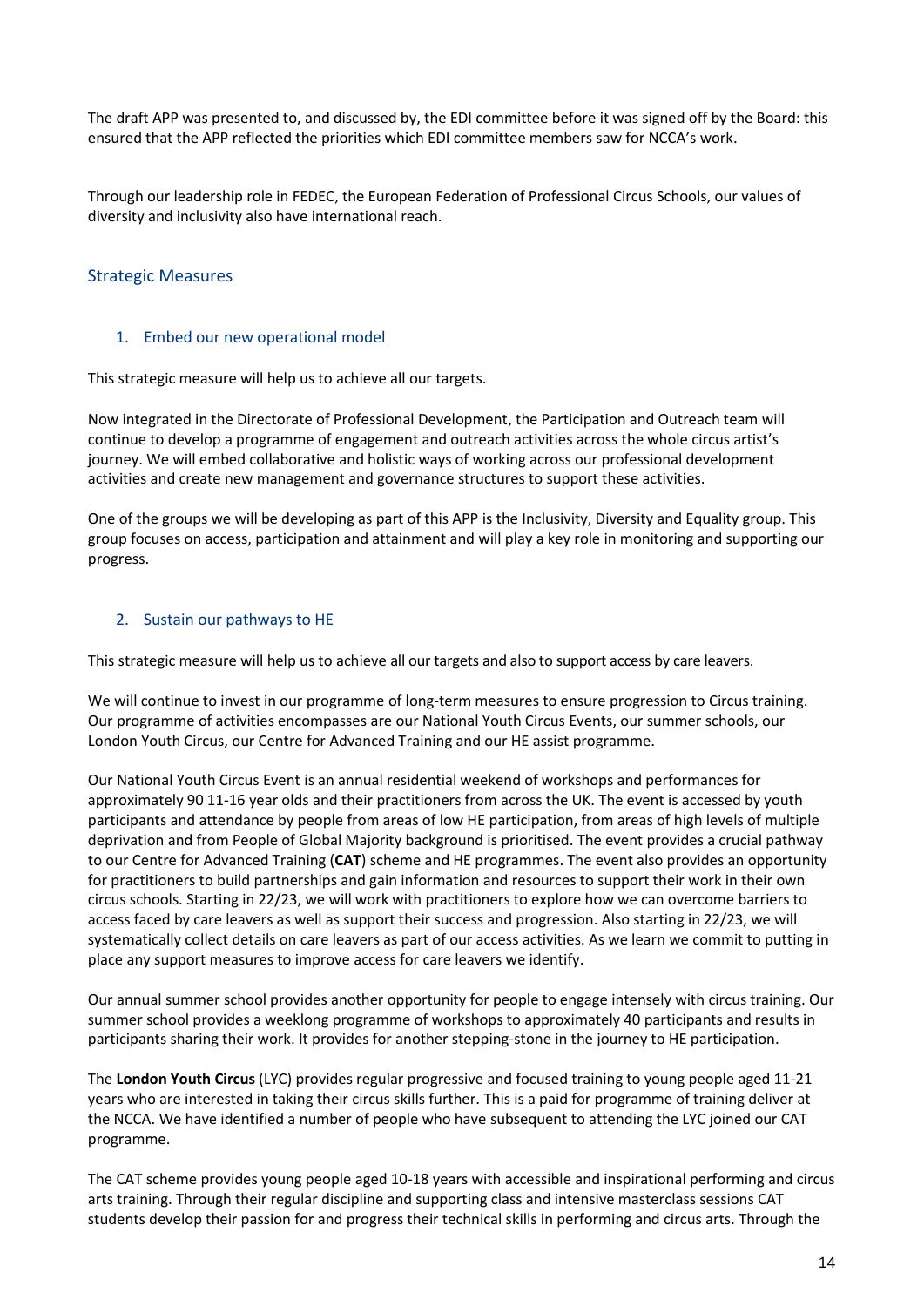CAT we provide exceptional and innovative tuition to young people, regardless of their personal circumstances, and therefore reaching out to under-represented groups, for example People of Global Majority, POLAR4 quintile 1 and IMD quintile 1. These schemes are a national partnership, funded by the DfE's Music and Dance scheme and progression from CAT schemes is benchmarked nationally. We will continue to evaluate the impact of the CAT schemes both through the DfE metrics and through their impact on progress towards our access targets overall.

To complement the technical skills' focus of the National Circus school, Summer Schools, LYC and CAT scheme, we run the Arts Awards scheme. This is a programme of activities which encourages students to think critically about their training and develops the academic skills necessary for entry into our HE programme.

Our HE assist programme provides people who are ready to apply to our HE programmes with a programme of support activities. These include an audition toolkit and information about mentoring and other means of support.

#### 3. Financial support

By offering financial support in the form of bursaries we are looking to reduce the financial obstacles for students from disadvantaged backgrounds (IMD quintile 1) and low participation neighbourhoods (POLAR4 quintile 1) to access our programmes. Because we want to target those students most in need, our bursaries will be allocated on the basis of household income<sup>5</sup>, more specifically a bursary of £1000 will be allocated to applicants with a household income of £25,000 or less. In addition we have set aside funding to support care leavers and estranged students.

We are also looking to improve the success and progression of those students to employment and further study. We know that financial hardship is an obstacle for students to accessing and participating in HE and progressing into work. There are set periods in the academic cycle – our production period for example - when our students are not able to undertake external paid work whilst studying our programme. Hardship grants offered at this time ensure students can continue to study. These funds are heavily promoted amongst our student cohort in the period leading up to production time and the details are also available on our website. Our internal evaluation - which is anecdotal - has shown that our hardship scheme is effective in supporting retention and success for students from low family incomes.

We therefore will continue to provide bursaries for our access activities and hardship funds for our HE programme over the next five years (ie 2022/23, 2023/24, 2024/25, 2025/26 and 2026/27).

We will continue to review the effectiveness of our financial support, shift from gathering anecdotal evidence to a more systematic analysis by 2026/27 and adjust the schemes in light of the evidence we gather.

#### 4. Targeted partnerships with local schools and community groups in areas of multiple deprivation and POLAR4

This strategic measure will help us to achieve all of our targets and provide feeder activity for our more established pathways into HE, described in strategic measure 2.

We will continue to work with local schools and community groups to enthuse young people about performing and circus arts and inform them about the HE opportunities available. Our work involves a host of activities – from open rehearsals for Schools, teacher workshops to educational visits – and we work hard on engaging schools and community groups new to the National Centre. To date the evidence that these activities are working to encourage people to participate in our HE programmes has been based on anecdotal evidence individual observations of particular participants.

<sup>5&</sup>quot;The most accurate way of identifying socio-economic disadvantage is via the use of individual level data. This data could be related to measures of social class or income. "page 16 of AccessHE report "POLAR opposite: How the targeting of learners for access to HE work could be improved"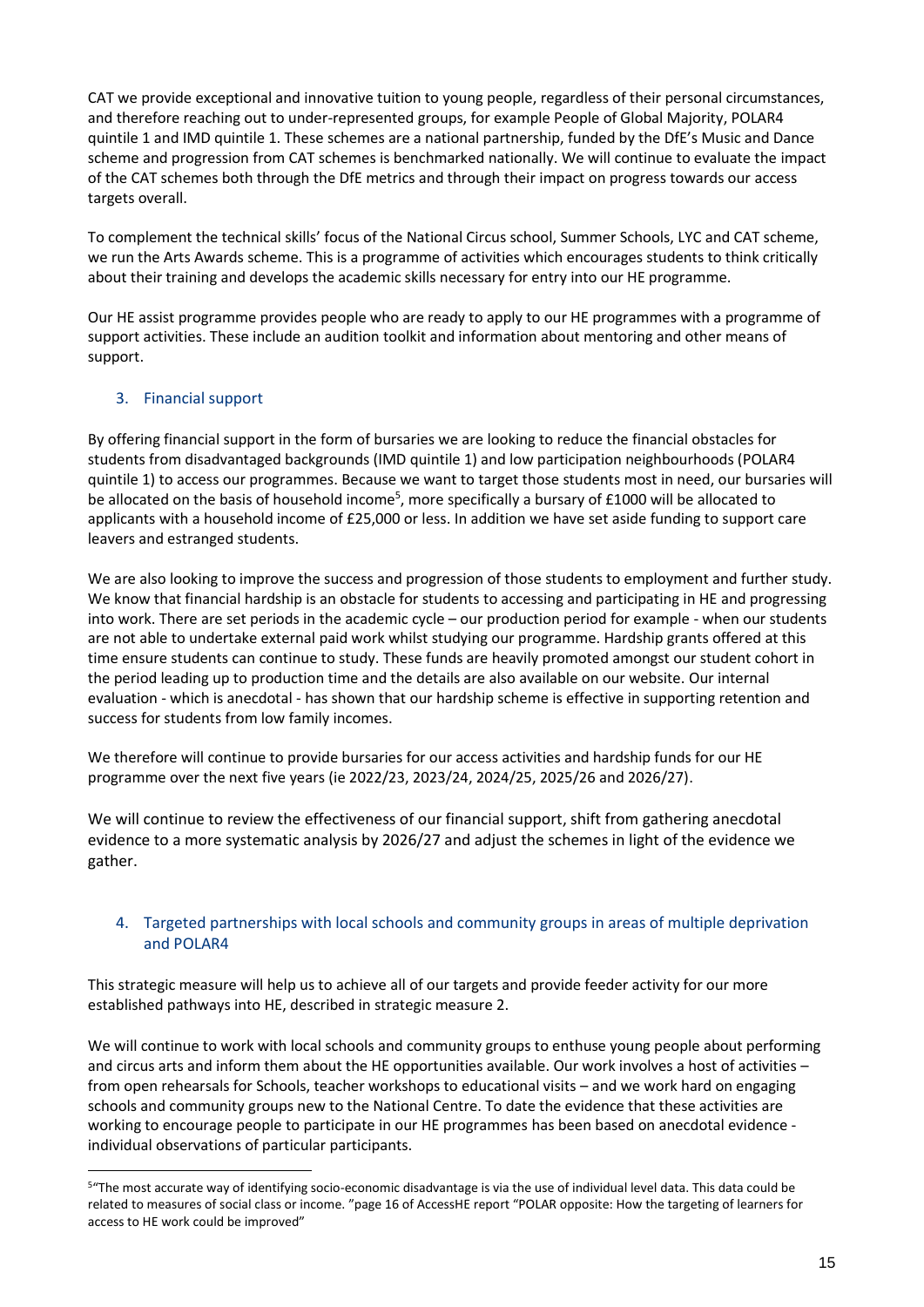In this APP we want to move from providing a series of one-off engagements to a more sustained and targeted programme of activity with schools and community groups by 2026/27, where we can reach the students from areas of low HE participation, from areas of high levels of multiple deprivation and from People of Global Majority background. Our timeline recognises that whilst we have started to work with a small group of pilot schools already, it will take time to build deep relationships with those schools. We plan to use the way in which we engage practitioners in the National Youth Circus Event as a model for developing the programme of activity.

We will also over the period of this APP build up a more robust evidence base for these activities. We will improve our evidence gathering and put in place regular monitoring. Initially we expect to use proxy measures (such as postcodes of the schools participants attend) which we will make more robust over the years of this plan.

#### 5. Enhance our data collection, analysis and evaluation capability and capacity

This strategic measure will help us to achieve all of our targets.

We recognise that, as a small and specialist arts institution, we do not have the capacity of large universities to evaluate our activity. We plan to invest in our data collection and analysis capacity during 2022/23 and subsequent years to ensure that we are able to collect and analyse consistent data across all stages of the student lifecycle.

This will be done at a level of disaggregation that permits us to assess outcomes over a period of time for students from different groups, even where these are in very small numbers. For example, we want to look in more detail at the breakdown between the various groups that make up our People of Global Majority population and we want to develop a greater understanding of the different forms of disability and learning difference and the impact on continuation. We will in the academic year 2023/24 undertake a project to review this continuation gap. To enable this project we will systematically collect continuation, attainment and graduate outcomes data from 22/23. We also want to identify care leavers as part of our widening access, application and enrolment activities.

Should our data collection and annual analysis shed light on the reasons for the continuation gap, identify any gaps during the period of this APP or should any gaps emerge over this time, we will act on that evidence. We commit to start acting on our internal data analysis in 2023/24. We will do that through the EDI committee, who will regularly monitor the data, evaluate the activities and play a role in developing our approach. We do not anticipate being in a position to publish a more detailed analysis on People of Global Majority and students with different disabilities or learning differences as part of this APP before 26/27 because of our small numbers, but nonetheless we commit to taking action earlier informed by our internal analysis.

## **3.2 Student consultation**

Although we do not have a formally-constituted students' union, we have a system of student representation: year group representatives. All of these are current students, and none has a paid sabbatical position. Our approach to ensure that students were properly consulted as part of this APP has been as follows:

- We provided our Student Staff Liaison Committee with a summary of the data analysis, the gaps we have identified and the proposed steps to address these gaps. We then asked for their views about the approaches, suggestions and other measures.
- We shared the APP with all students and asked for their feedback.
- Consultation outcomes from students involved in access and participation discussions and in developing and reviewing the APP, all of which have subsequently been endorsed and reflected in this APP, were:
	- o To involve current students in outreach activities;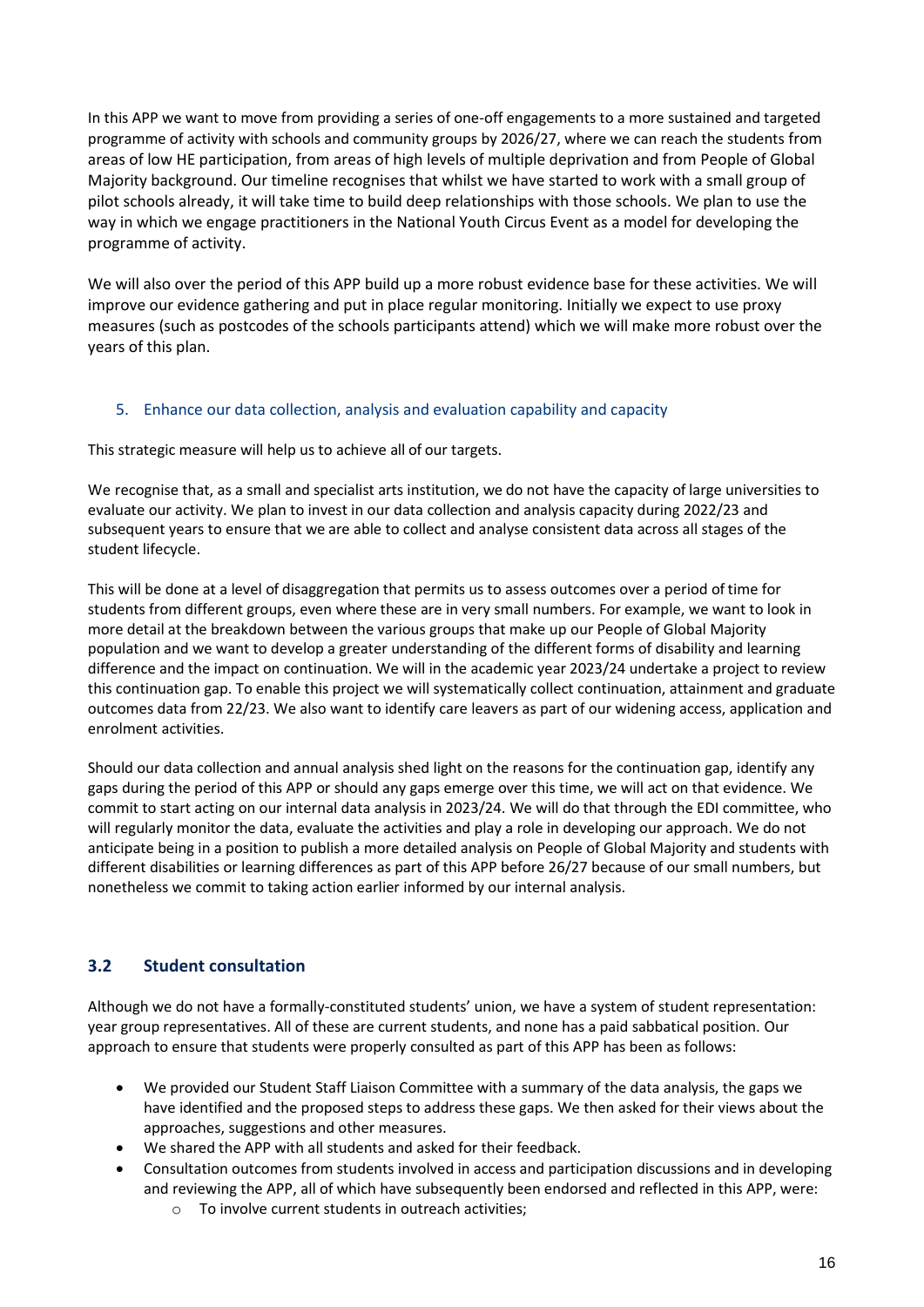- $\circ$  To draw on the experience of current students to improve our outreach, recruitment and admissions processes
- The Equality, Diversity and Inclusion Committee, which includes student representatives discussed our draft APP.
- The final plan submitted incorporates our students' views.

We will continue to engage and consult with our students on access and participation at our student-staff liaison meetings, the meetings of our Academic Board and our EDI Committee (access and participation will be a regular item for monitoring, evaluation and discussion).

Our EDI Committee is open for any student to join. Its membership includes staff and professional members in addition to students and includes a broad grouping of people. The Committee is co-chaired by the Chair of our governing Board, ensuring the group has top-level support. We will review the membership of the EDI committee to ensure it represents students with protected characteristics and where it does not, we will proactively engage with those students through the group members.

## **3.3 Evaluation strategy**

Our strategy for evaluating our access and participation measures and activities has developed over time and has benefited from our membership of the Conservatoire for Dance and Drama (CDD).

#### **Strategic Context**

We are taking a collective and joined-up approach to access and participation activities and have brought together access activities at the start of the journey with progression and professional activities after graduation under our Director of Professional Development. The team supporting this activity regularly discusses evaluation of the impact of their activities

The next stage in our journey is to develop and improve the systematic data gathering and analysis' aspects of our evaluation and develop the analytical skills of the team. We will start this work in 22/23.

#### **Programme design**

For each of our programmes we have articulated clear objectives and how those will be measured and evaluated. We have in place the tools for capturing the following information systemically for each project: project description, project costs, learner details (number, characteristic, method of targeting) and evaluation method and review each project annually. We draw on our own evidence and the expertise of AccessHE (as our local Uni Connect) and our validating university, the University of Kent to inform our programme design.

Specifically, we will:

• Continue to engage practitioners annually in the National Youth Circus Event in the development of our programme of activity.

#### **Design of evaluations**

We intend to continue evaluating each project and use a framework based on the Kirkpatrick model for analysing and evaluating the results of training and educational programs. Each of our projects is evaluated on four levels - reaction (has the project enthused?); learning (has the project informed?); behaviour (has the project developed skills?); and impact (has the project supported entry to HE?) and over the short, medium- and long-term.

Over the period of this plan, we will improve our evaluation approach by:

• Ensuring that we are gathering datasets from our participants and that we are able to access other information sources to assess and interpret data about participants, starting in 22/23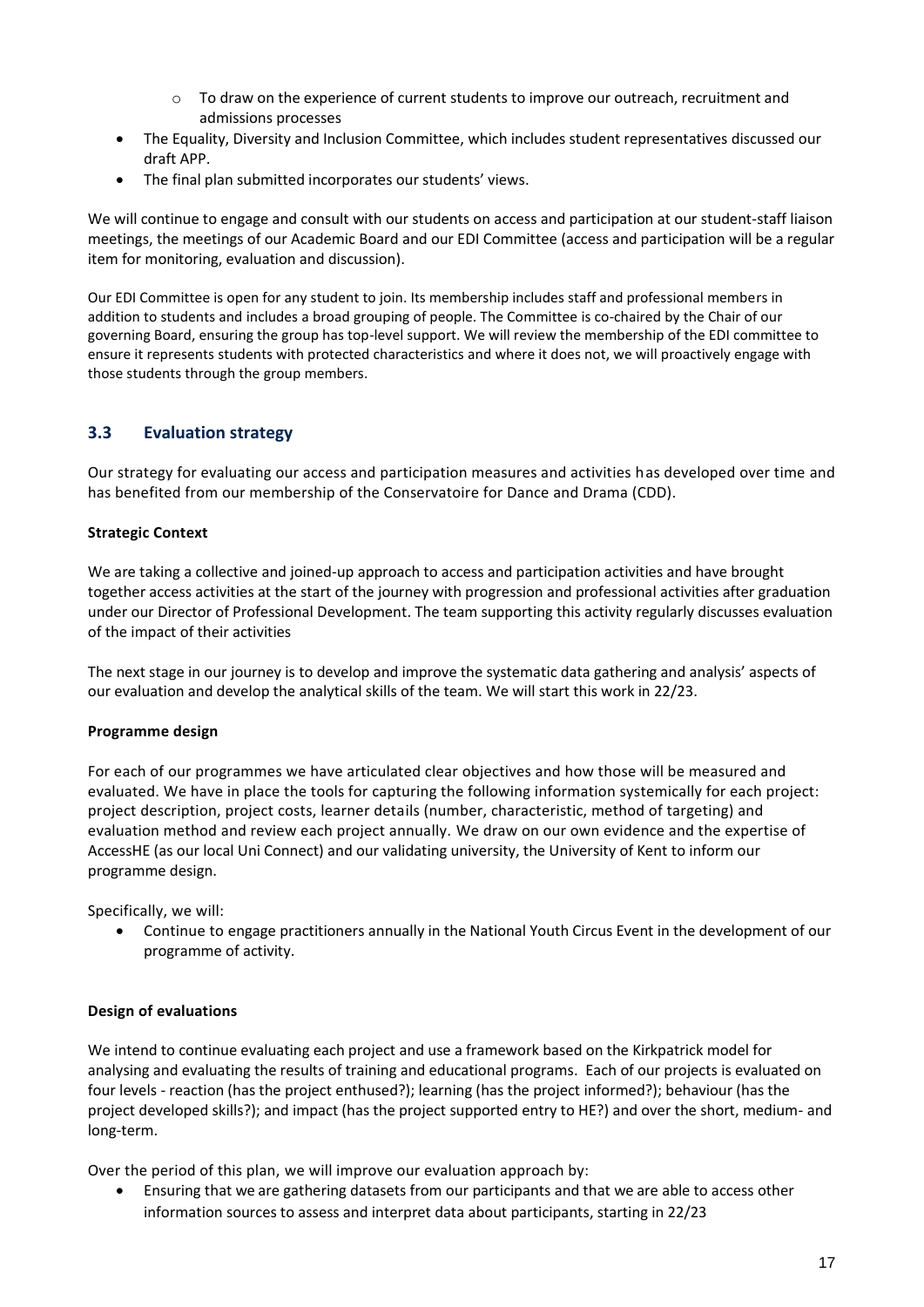- Setting up some specific evaluation projects which will provide us with additional insight (for example, into our admissions processes) in 24/25
- Starting in 22/23, seeking to target our evaluation rather than a single approach for all projects. We would expect to evaluate our longer-term activities in greater depth, gathering more data from participants, and tracking their progress beyond completion of the pre-entry programme (and, where possible, tracking applicants who do not participate in the pre-entry programme) to understand outcomes.

#### **Evaluation implementation**

To evaluate each of our programmes we collect personal data at the start of the programme and in doing so we comply with GDPR and HESA data collection and sharing requirements. We capture changes in attitudes through before and after surveys. Evaluations are scheduled for each project in line with the programme design and taking into account the term over which the impact is expected. Over the period of this plan we want to enhance our quantitative analysis.

Specifically we will:

- Ensure that we have the capacity to gather and analyse baseline data in relation to our student population and participants in our widening participation activity(access-focused) from 22/23.
- Ensure that from 22/23 our annual monitoring cycle includes reference to ongoing evaluation and the effectiveness of our programme of activity and the need to adjust this if we are not achieving the desired objectives.

#### **Learning from our evaluation**

Whilst we recognise that it is unlikely that we will be producing evaluation which can establish a causal link between an intervention and outcome (because we are generally dealing with intensive interventions and small numbers), we use our evaluations to develop our programmes and regularly review and improve our approach to evaluation as well as our systems and structures.

Our National Youth Circus Event is a good example of how our approach to evaluation has impact the programme design. The National Youth Circus Event (**NYCE**) is a residential opportunity for young people across the UK to access Circus activity and has run for the past 10 years. It targets young people who are not able to access the NCCA regularly and who may have trained in isolation. To increase its reach we developed it so that each year a proportion of places is targeted at new participants and organisations. We have also added the requirement that young people who attend pass on their skills and information after attending the NYCE. Our evaluations have shown us that these changes have increased the reach and impact of the NYCE. Based on more evidence we developed a parallel activity for the young people's lead practitioners. This allows us to share good practice in circus training for young people nationally and contributes to more young people being able to access excellent circus training locally.

Specifically, we will:

- in 23/24 consider the effectiveness of our programme of activity as part of the annual monitoring cycle undertaken by our EDI committee and amend the programme of activity in light of this evaluation
- in 24/25 review which data sources have been most effective in directing our widening access activities and take decisions to enhance our data collection, analysis and evaluation capability and capacity based on this increased understanding.
- over the period of this plan, continue to work with other partners, for example AccessHE (as our local Uni Connect) and our validating university, the University of Kent, to draw on their greater expertise and adjust our approach to evaluation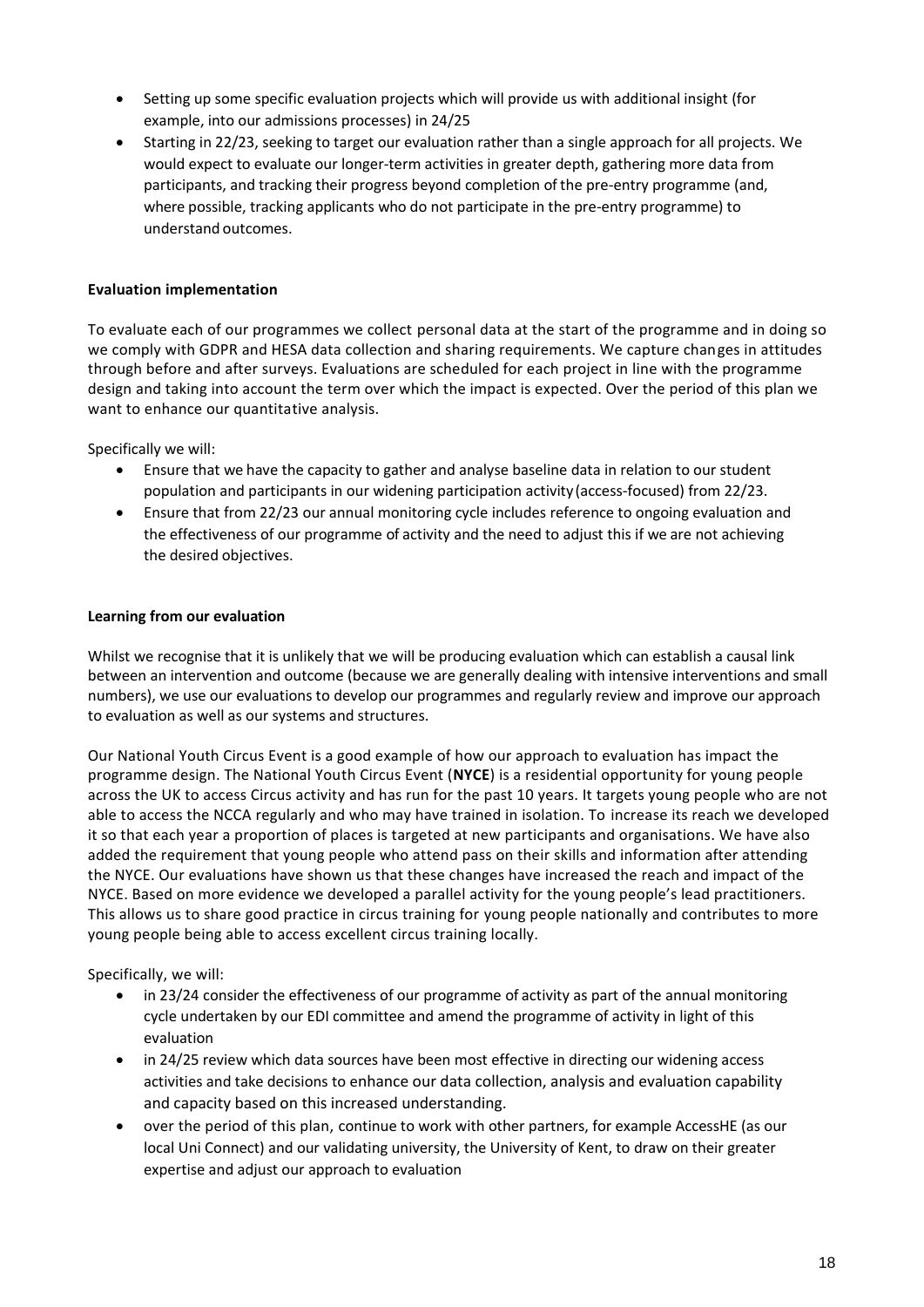In addition to the above, we will continue to conduct an evaluation of our Bursary and Hardship grants on an annual basis (using the OfS financial support evaluation toolkit and building on the work started when it was a member of CDD)

## **3.4 Monitoring progress against delivery of the plan**

Our principal mechanism for monitoring progress against the delivery of the APP will be National Centre's cycle of Annual Programme Monitoring and Reporting (APMR). We are obliged to do this to fulfil both quality assurance obligations and the requirements of our validating university, the University of Kent. Our APMR framework is inclusive of both individual programme and also whole-provider developments, including student support, academic governance and quality assurance activity and widening participation. In this way we can monitor targets at both a programme and institutional level.

We generate an action plan in relation to the AMPR which is reviewed at Academic Board and the Senior Leadership Team. The annual reporting is reviewed by NCCA's Board of Trustees (the governing body). There are both individuals and committees accountable for ensuring actions are completed on time and that we can evidence our actions. It seems sensible, for an institution of our size, to incorporate our APP monitoring into that framework, consolidating those objectives with others, including equality, diversity and inclusion actions.

As noted above we will regularly review our access and participation work at our Student Staff Liaison Committee and Academic Board. Our academic governance structures include student representation at all levels who are involved in the monitoring and reporting process.

NCCA's Director is responsible for ensuring APP activities are reported to the Board. The Director of Professional Development is responsible for ensuring that progress against the APP is monitored, with day to day responsibility being held by the Head of Professional Development and Access and Participation Managers.

We will review progress annually as part of the AMPR process, and if we are failing to make the anticipated progress, we will adjust our actions to address any areas of deficit. The APP will also be reviewed by NCCA's Board of Trustees as part of its monitoring of that plan. We consider that this embeds the APP into our organisational structures.

# **4. Provision of information to students**

## **4.1 Fees**

NCCA will not have a Teaching Excellence Framework (TEF) rating from 2022-23, but we may seek to have a TEF rating (or be obliged to do so) during the period of this APP. We will continue to notify students via our website of fee information. We currently publish fees on the Fees and Finance section of our website and on the programme page. We also publish the following information, in accordance with consumer rights obligations:

- total fees for the programme
- our Fees Policy
- our Terms and Conditions
- our Student Protection Plan (once approved)
- information about bursaries and scholarships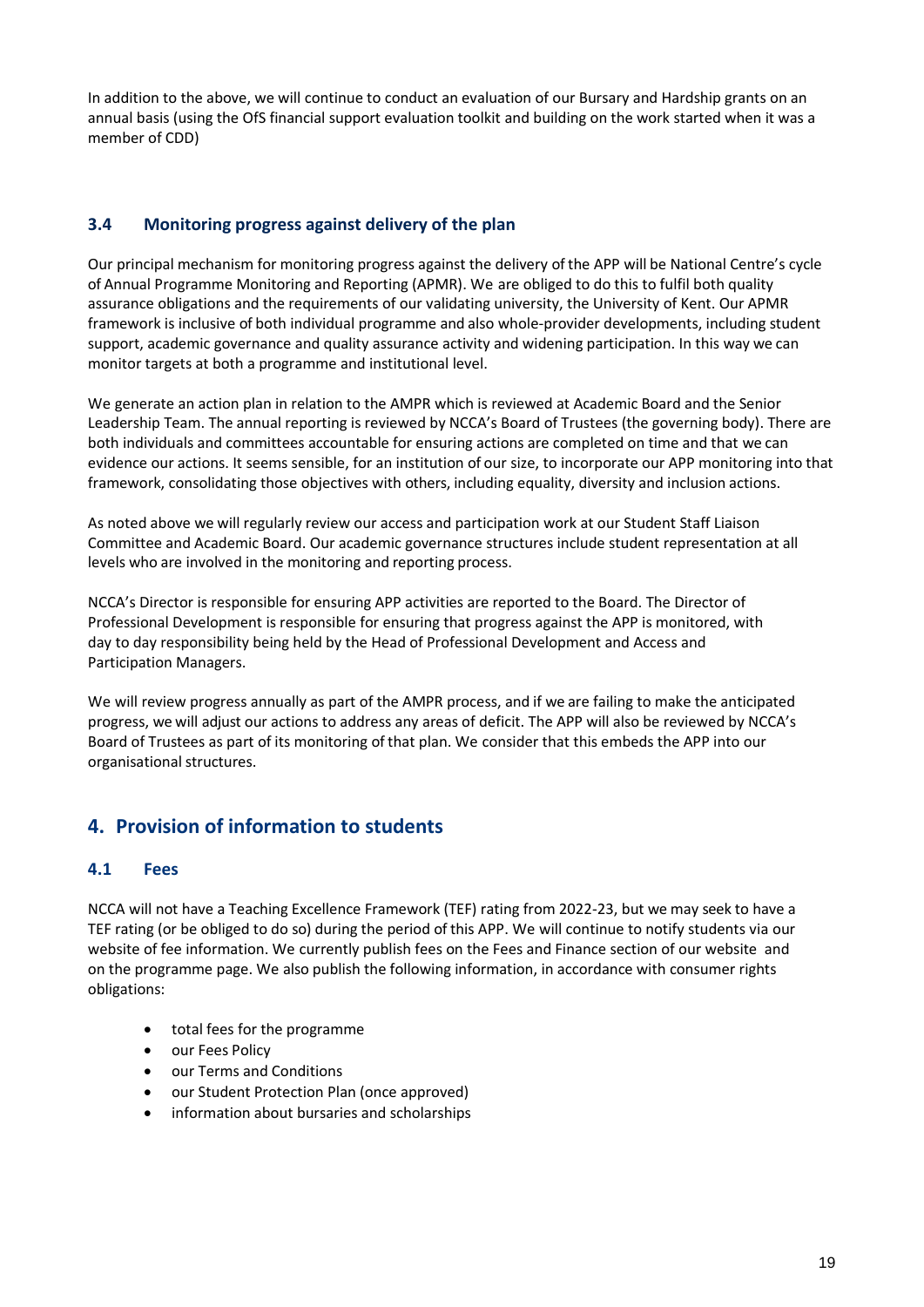#### **4.2 Financial support offered through the Access and Participation Plan**

The National Centre will continue to offer bursaries and hardship grants to its students, building on our current offer under the Conservatoire for Dance and Drama.

All 'Home Fee' students who meet the eligibility criteria of 'household residual income of up to £25,000' will be offered £1000 per year of study, for the duration of their time enrolled at NCCA.

This will be cash transfer towards living cost expenditure and will be paid by bank transfer in May of each year, once all tuition fees for that year have been settled.

Students who meet the definition of a care leaver or estranged student will be offered £1000 per year of study, for the duration of their time enrolled at NCCA.

NCCA offers a Hardship Fund which is available to students upon application. Each year students able to apply for up to £1500. They can make three applications each year totalling to no more than the maximum amount. Applications will be approved by the HE team on the basis of supplied evidence of hardship

Details of the financial support available will be published on our website, shared as part of the application process and extensively promoted with each student cohort during the academic year (because we have such a small cohort we meet regularly with the full student cohort and share financial support information).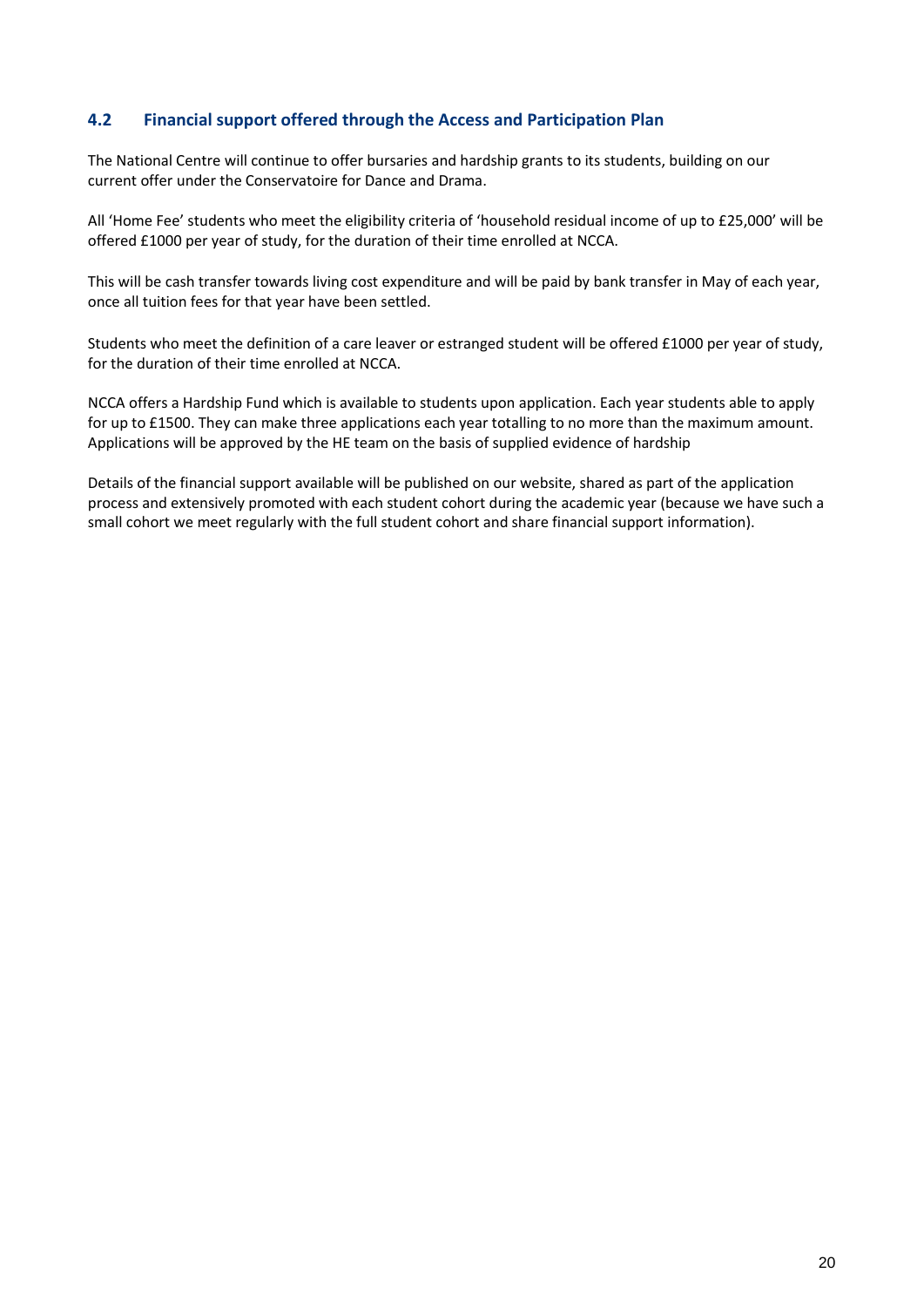Office for ofs

## **Access and participation plan Provider name: National Centre for Circus Arts Fee information 2022-23**

**Provider UKPRN: 10001444**

#### **Summary of 2022-23 entrant course fees**

\*course type not listed

#### **Inflationary statement:**

Subject to the maximum fee limits set out in Regulations we will increase fees each year using RPI-X

| Table 4a - Full-time course fee levels for 2022-23 entrants        |                                |                    |
|--------------------------------------------------------------------|--------------------------------|--------------------|
| <b>Full-time course type:</b>                                      | <b>Additional information:</b> | <b>Course fee:</b> |
| First degree                                                       |                                | £9,000             |
| <b>Foundation degree</b>                                           |                                | £9,000             |
| Foundation year/Year 0                                             |                                |                    |
| HNC/HND                                                            |                                | s.                 |
| CertHE/DipHE                                                       |                                |                    |
| Postgraduate ITT                                                   |                                |                    |
| <b>Accelerated degree</b>                                          |                                | 蜜                  |
| Sandwich year                                                      |                                | ×                  |
| Erasmus and overseas study years                                   | ×.                             | $\star$            |
| Other                                                              | ŵ.                             | $\star$            |
| Table 4b - Sub-contractual full-time course fee levels for 2022-23 |                                |                    |
| Sub-contractual full-time course type:                             | <b>Additional information:</b> | <b>Course fee:</b> |
| First degree                                                       |                                |                    |
| <b>Foundation degree</b>                                           |                                | ×.                 |
| Foundation year/Year 0                                             |                                |                    |
| HNC/HND                                                            | ¢.                             | *                  |
| CertHE/DipHE                                                       | ŵ                              | s.                 |
| Postgraduate ITT                                                   |                                | ×                  |
| <b>Accelerated degree</b>                                          | á.                             |                    |
| Sandwich year                                                      |                                |                    |
| Erasmus and overseas study years                                   | $\star$                        | š.                 |
| Other                                                              | á.                             | ×                  |
| Table 4c - Part-time course fee levels for 2022-23 entrants        |                                |                    |
| Part-time course type:                                             | <b>Additional information:</b> | <b>Course fee:</b> |
| First degree                                                       |                                |                    |
| <b>Foundation degree</b>                                           |                                |                    |
| Foundation year/Year 0                                             |                                |                    |
| HNC/HND                                                            |                                |                    |
| CertHE/DipHE                                                       |                                |                    |
| Postgraduate ITT                                                   |                                |                    |
| <b>Accelerated degree</b>                                          |                                |                    |
| Sandwich year                                                      |                                | ×                  |
| Erasmus and overseas study years                                   |                                |                    |
| Other                                                              | ŵ                              | $\star$            |
| Table 4d - Sub-contractual part-time course fee levels for 2022-23 |                                |                    |
| Sub-contractual part-time course type:                             | <b>Additional information:</b> | <b>Course fee:</b> |
| First degree                                                       |                                |                    |
| <b>Foundation degree</b>                                           |                                | 索                  |
| Foundation year/Year 0                                             |                                | sk.                |
| HNC/HND                                                            | ŵ                              | 索                  |
| CertHE/DipHE                                                       |                                | ×                  |
| Postgraduate ITT                                                   | *                              | $\ast$             |
| <b>Accelerated degree</b>                                          |                                | $\star$            |
| Sandwich year                                                      | *                              | $\ast$             |
| Erasmus and overseas study years                                   | ¢.                             | ×                  |
| Other                                                              | ×.                             |                    |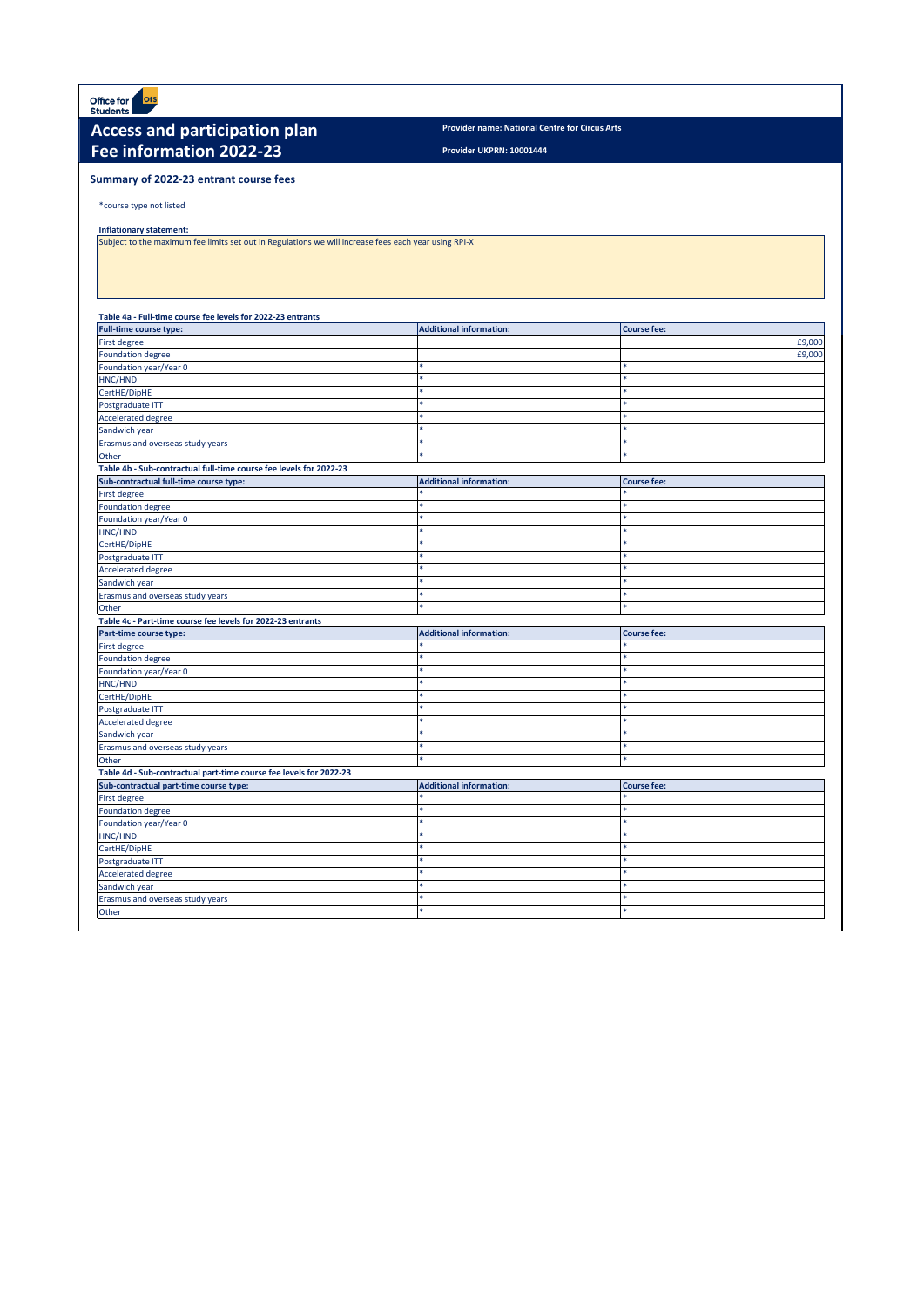Office for ofs

## **Targets and investment plan Provider name: National Centre for Circus Arts 2022-23 to 2026-27 Provider UKPRN: 10001444**

#### **Investment summary**

The OfS requires providers to report on their planned investment in access, financial support and research and evaluation in their access and participation plan. The OfS does not require providers to report on<br>investment i

#### Note about the data:

The figures in Table 4a relate to all expenditure on activities and measures that support the ambitions set out in an access and participation plan, where they relate to access to higher education. The figures in Table 4b<br>

The figures below are not comparable to previous access and participation plans or access agreements as data published in previous years does not reflect latest provider projections on student numbers.

| Table 4a - Investment summary (£) |  |  |
|-----------------------------------|--|--|
|                                   |  |  |

| Access and participation plan investment summary (£) |            |            | <b>Academic year</b> |            |            |
|------------------------------------------------------|------------|------------|----------------------|------------|------------|
|                                                      | 2022-23    | 2023-24    | 2024-25              | 2025-26    | 2026-27    |
| Total access activity investment (£)                 | £81,789.00 | £83,424.00 | £85,093,00           | £86,795.00 | £88,531.00 |
| Access (pre-16)                                      | £76,266,00 | £77,791.00 | £79,347,00           | £80,934,00 | £82,553.00 |
| Access (post-16)                                     | £5,523.00  | £5,633.00  | £5,746.00            | £5,861.00  | £5,978.00  |
| Access (adults and the community)                    | £0.00      | £0.00      | £0.00                | £0.00      | £0.00      |
| <b>Access (other)</b>                                | £0.00      | £0.00      | £0.00                | £0.00      | £0.00      |
| Financial support (£)                                | £68,000,00 | £69,000,00 | £70,000,00           | £71,000.00 | £72,000.00 |
| <b>Research and evaluation (£)</b>                   | £5,000.00  | £10,000,00 | £10,000,00           | £10,000,00 | £10,000.00 |
|                                                      |            |            |                      |            |            |

| Table 4b - Investment summary (HFI%)                    |                      |             |             |             |             |  |  |  |  |
|---------------------------------------------------------|----------------------|-------------|-------------|-------------|-------------|--|--|--|--|
| Access and participation plan investment summary (%HFI) | <b>Academic year</b> |             |             |             |             |  |  |  |  |
|                                                         | 2022-23              | 2023-24     | 2024-25     | 2025-26     | 2026-27     |  |  |  |  |
| Higher fee income (£HFI)                                | £237,000.00          | £252,000,00 | £252,000.00 | £252,000.00 | £252,000.00 |  |  |  |  |
| <b>Access investment</b>                                | 25.6%                | 24.5%       | 25.0%       | 25.5%       | 26.0%       |  |  |  |  |
| <b>Financial support</b>                                | 8.0%                 | 7.9%        | 8.3%        | 8.7%        | 9.1%        |  |  |  |  |
| <b>Research and evaluation</b>                          | 2.1%                 | 4.0%        | 4.0%        | 4.0%        | 4.0%        |  |  |  |  |
| <b>Total investment (as %HFI)</b>                       | 35.7%                | 36.5%       | 37.3%       | 38.2%       | 39.1%       |  |  |  |  |